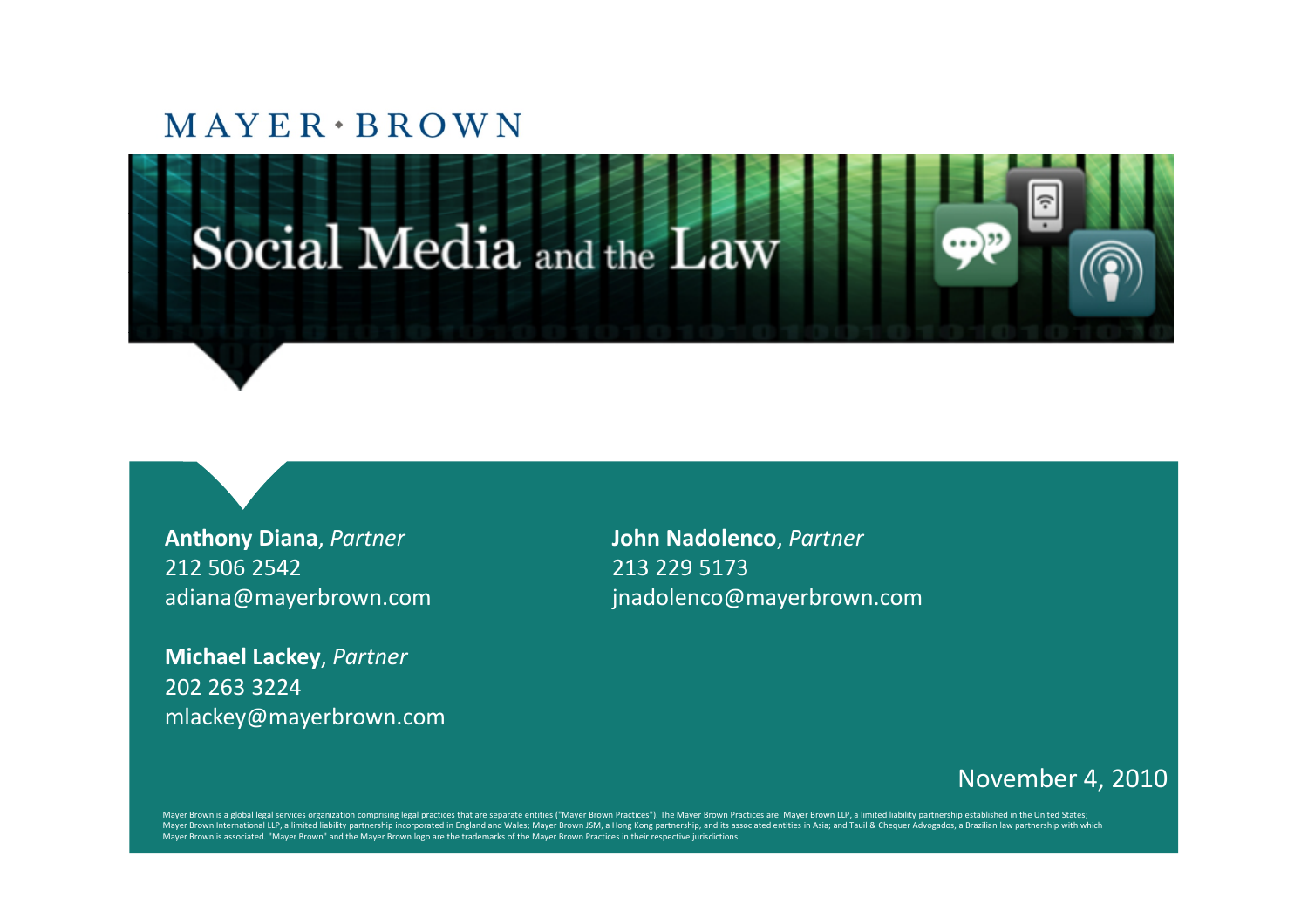#### **LITIGATION AND ETHICS IN THE CONTEXT OF SOCIAL MEDIA**

#### • AGENDA

- What Is Social Media?
- How Can Social Media Be Used in Litigation and Government Investigations?
- How Can Social Media Impact a Litigation/Investigation Response Plan?
- What Are the Ethical Issues Associated with the Use of Social Media?
- What Are the Likely Future Developments for Social Media and its Use in Litigation/Investigations?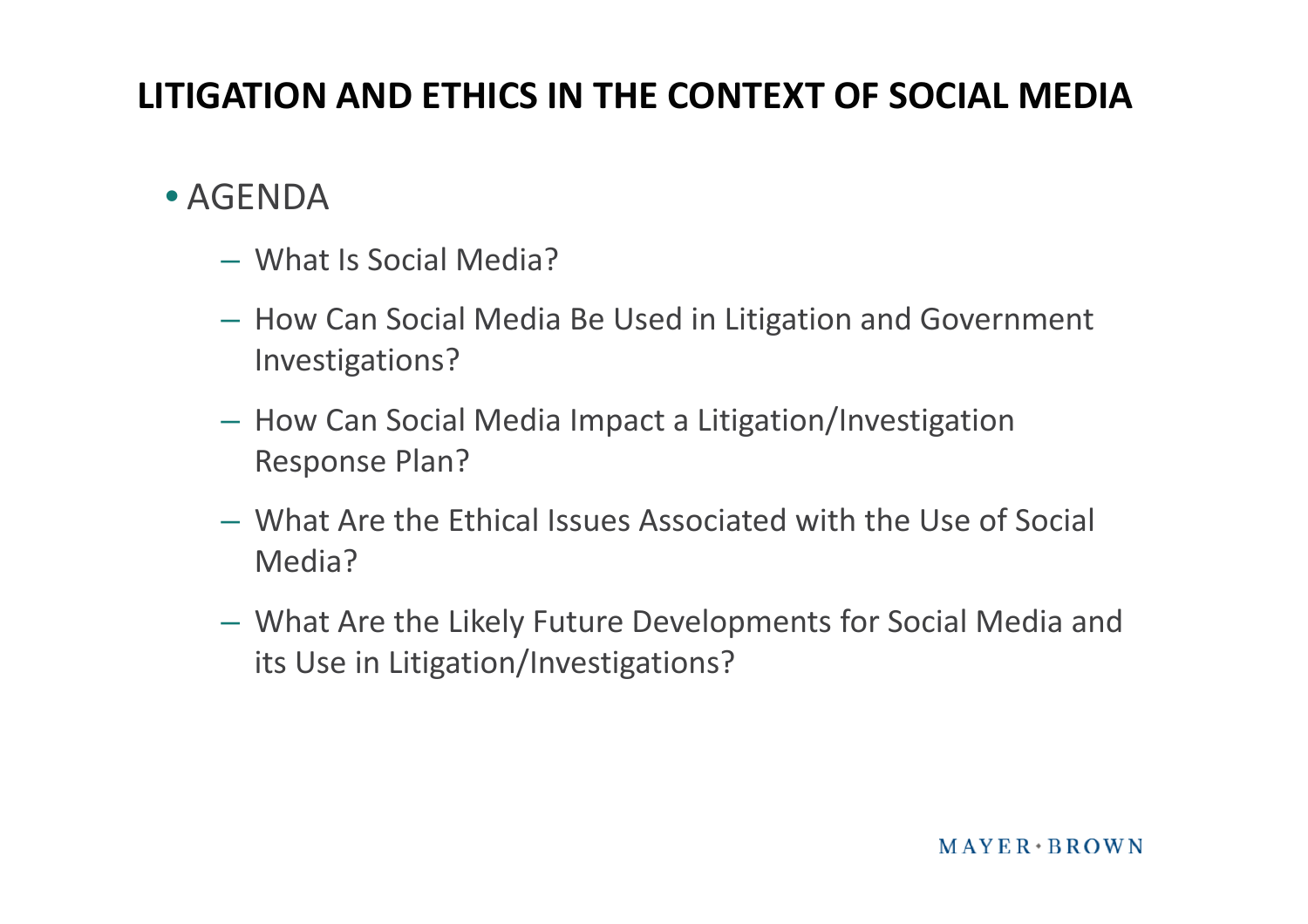- Social Media
	- Interactive
	- Web-based
	- Communications with many people
- Categories of social media
	- Organization-sponsored, outwardly-facing, sites
	- Internal sites, blogs, work spaces
	- Employees' personal sites
- Types of social media
	- Facebook
	- Twitter
	- LinkedIn
	- Blogs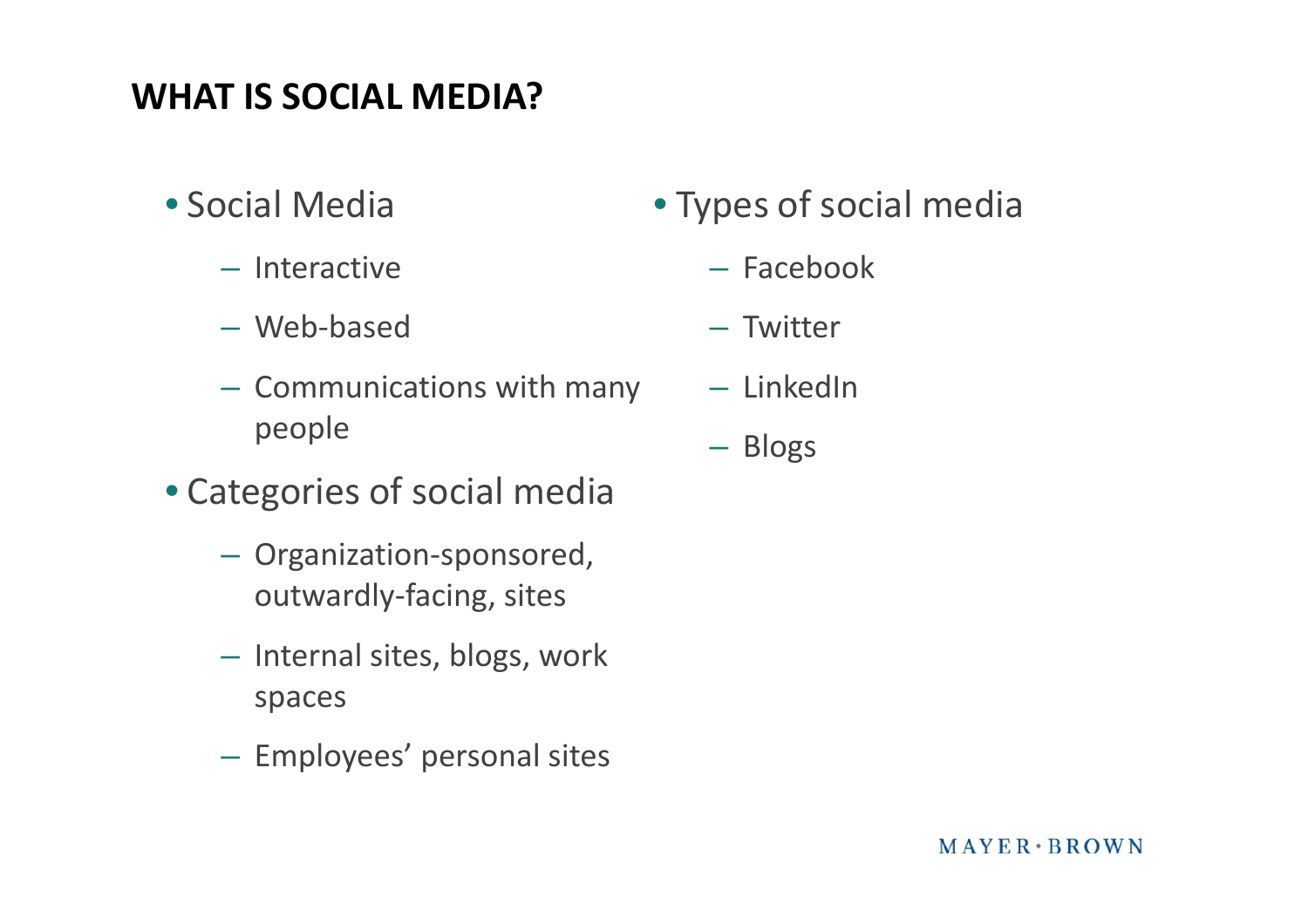- Facebook
	- Boasts more than 500 million users
	- 46% of online adults in the U.S. reported visiting Facebook within the last 30 days
	- Fortune 100 companies average 3.6 wall posts per week

#### • Twitter

- More than 75 million users
- $-82\%$  of Fortune 100 companies on Twitter "tweet" once per week or more
- YouTube
	- 50% of Fortune 100 companies have a YouTube account
	- Those companies average 10 video uploads per month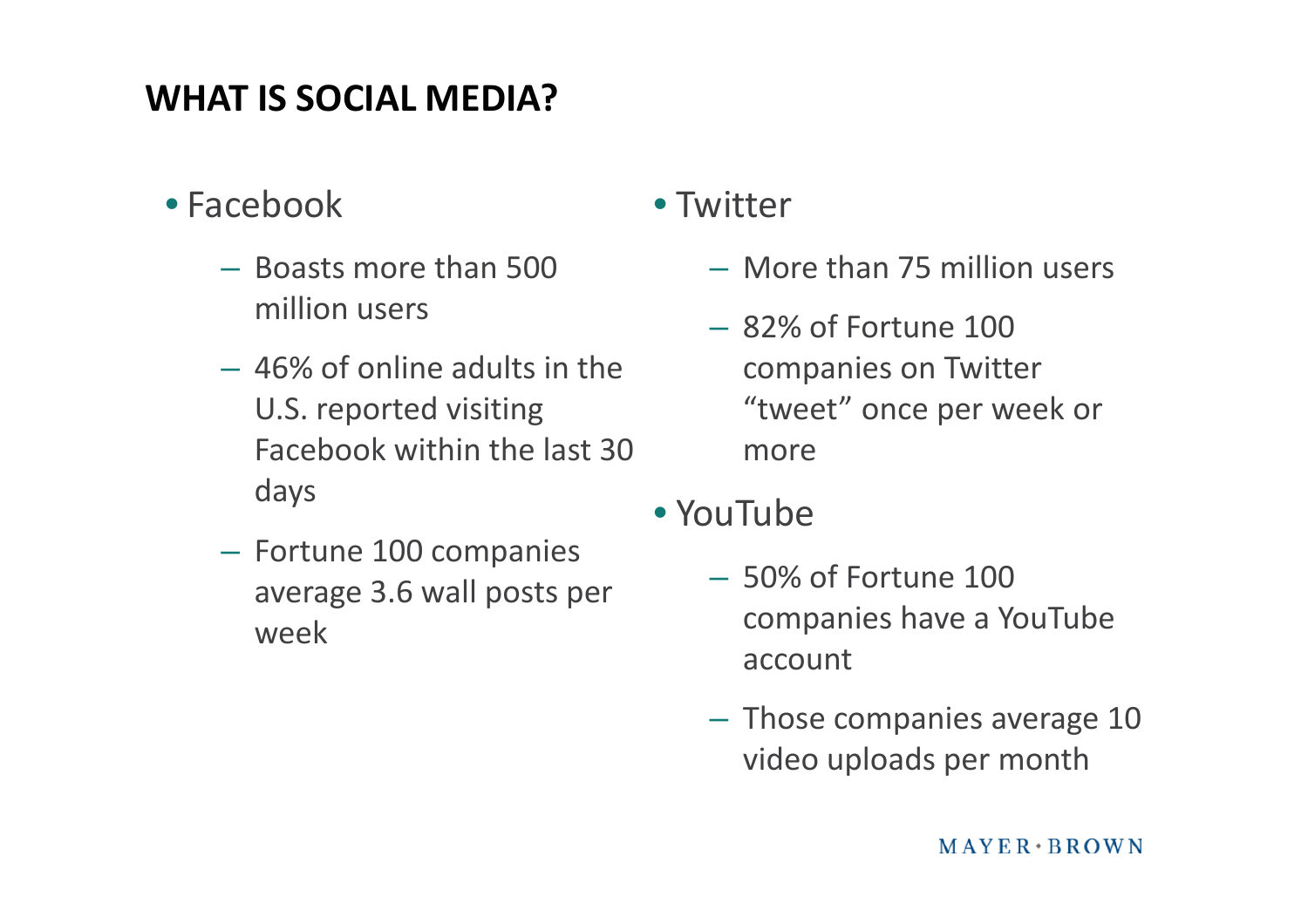- Proliferation of outlets: Facebook, Twitter, MySpace, LinkedIn, Legal OnRamp, YouTube, Avvo, Plaxo, Digg
- More than 70% of lawyers are members
- For millenials, email is now passé; some universities no longer giving email accounts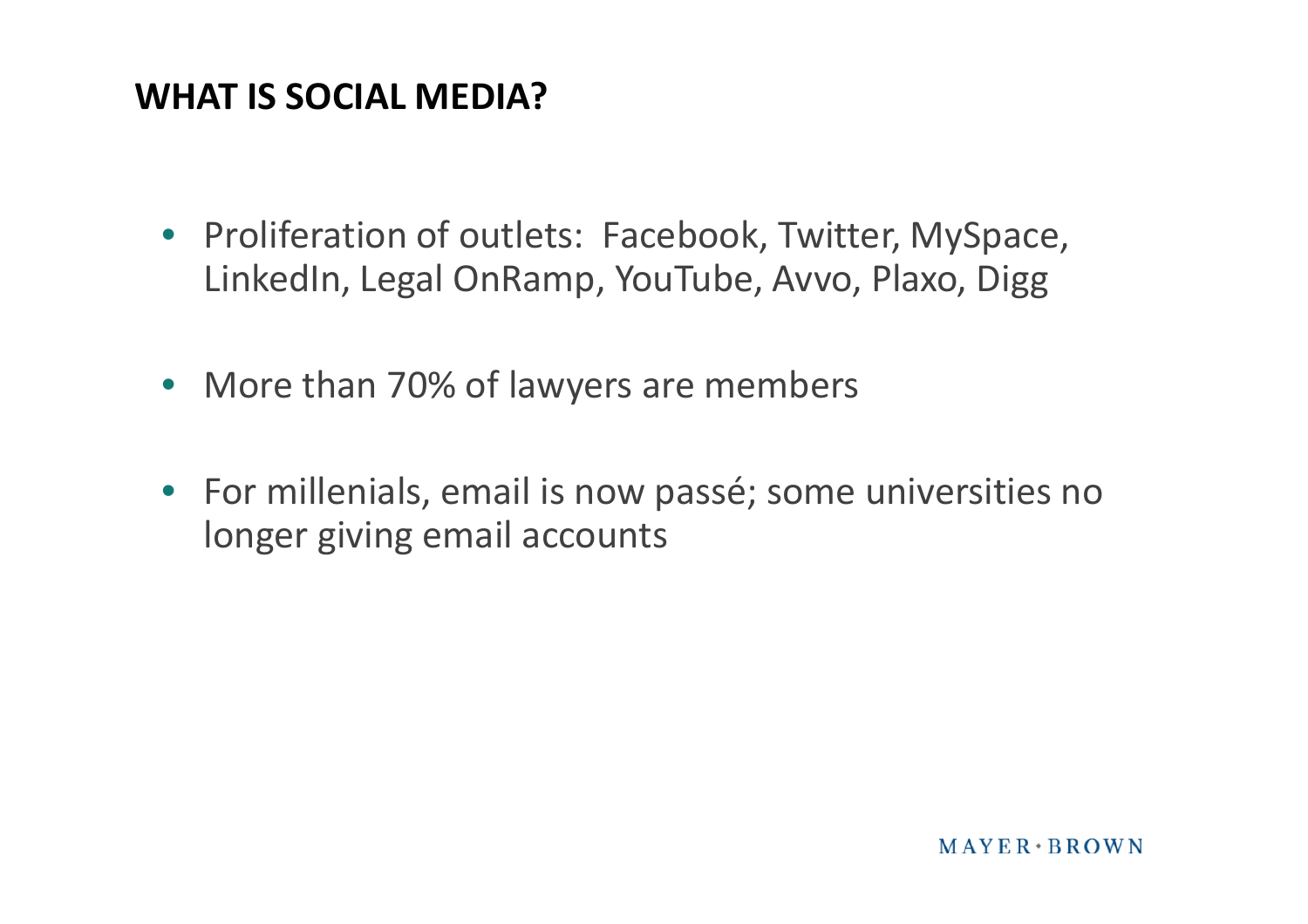- Why so powerful?
	- Reach
	- Credibility
		- Nielsen study found that 70% of internet users trust online recommendations
	- Interactivity
	- Speed and ease of use
	- Type of information available
- Digital word-of-mouth marketing is expected to top \$3 billion by 2013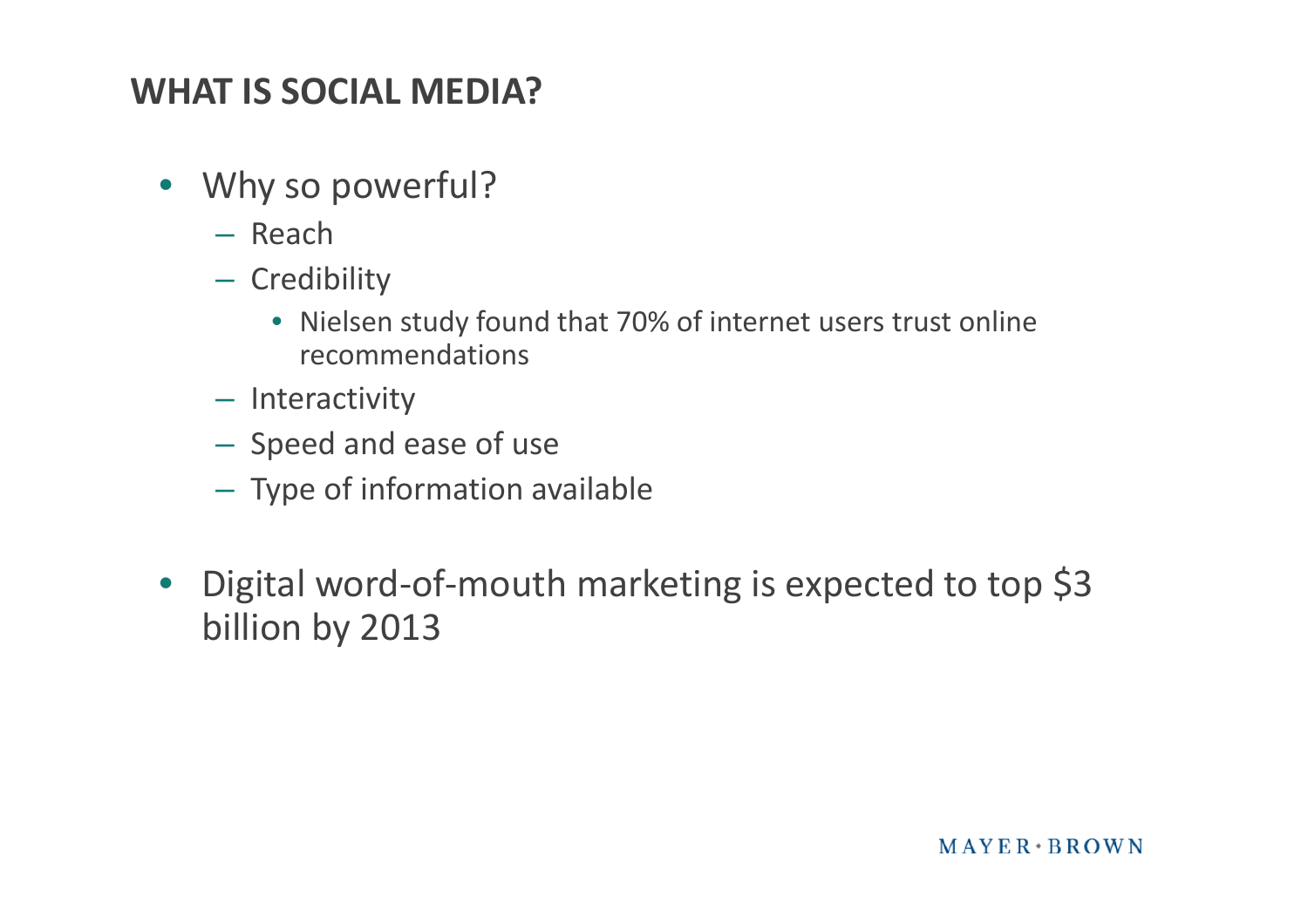- Powerful tool
	- Creation and protection of brand
	- Reach clients and potential clients
- Investigative tool
	- Parties, witnesses
- But use with care
	- A legal "wild west" that can raise ethical issues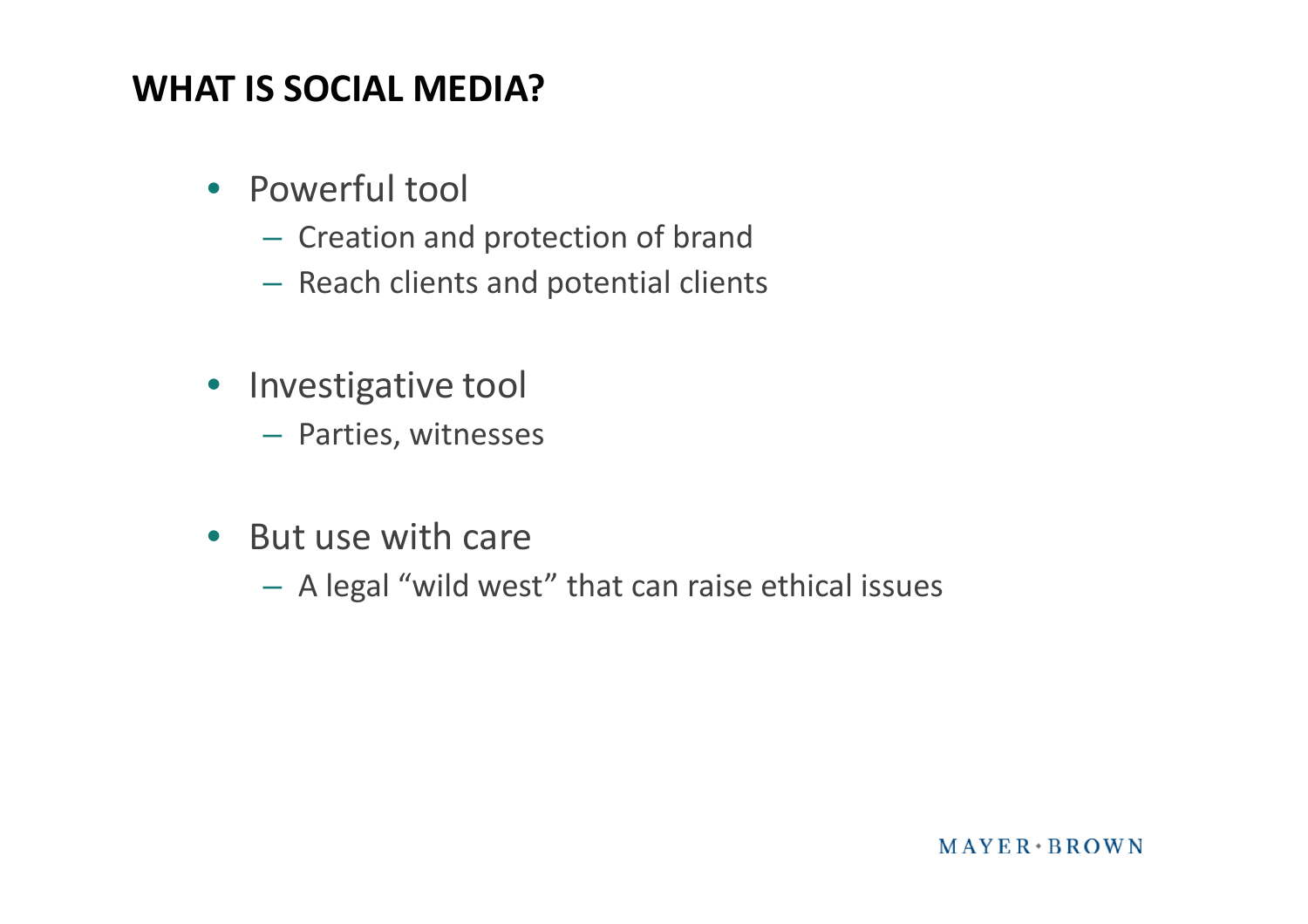#### **HOW CAN SOCIAL MEDIA BE USED IN LITIGATION AND GOVERNMENT INVESTIGATIONS?**

- Sponsored External Sites
	- Evidence of communications with customers
		- False Advertising Claims
		- Securities Fraud Claims
		- "Records" for regulatory purposes
	- Evidence relating to employees or potential employees
		- Employment-related litigation
		- Employment decisions
	- Evidence of an Organization's Self-Image
		- Themes or narrative
		- Punitive damages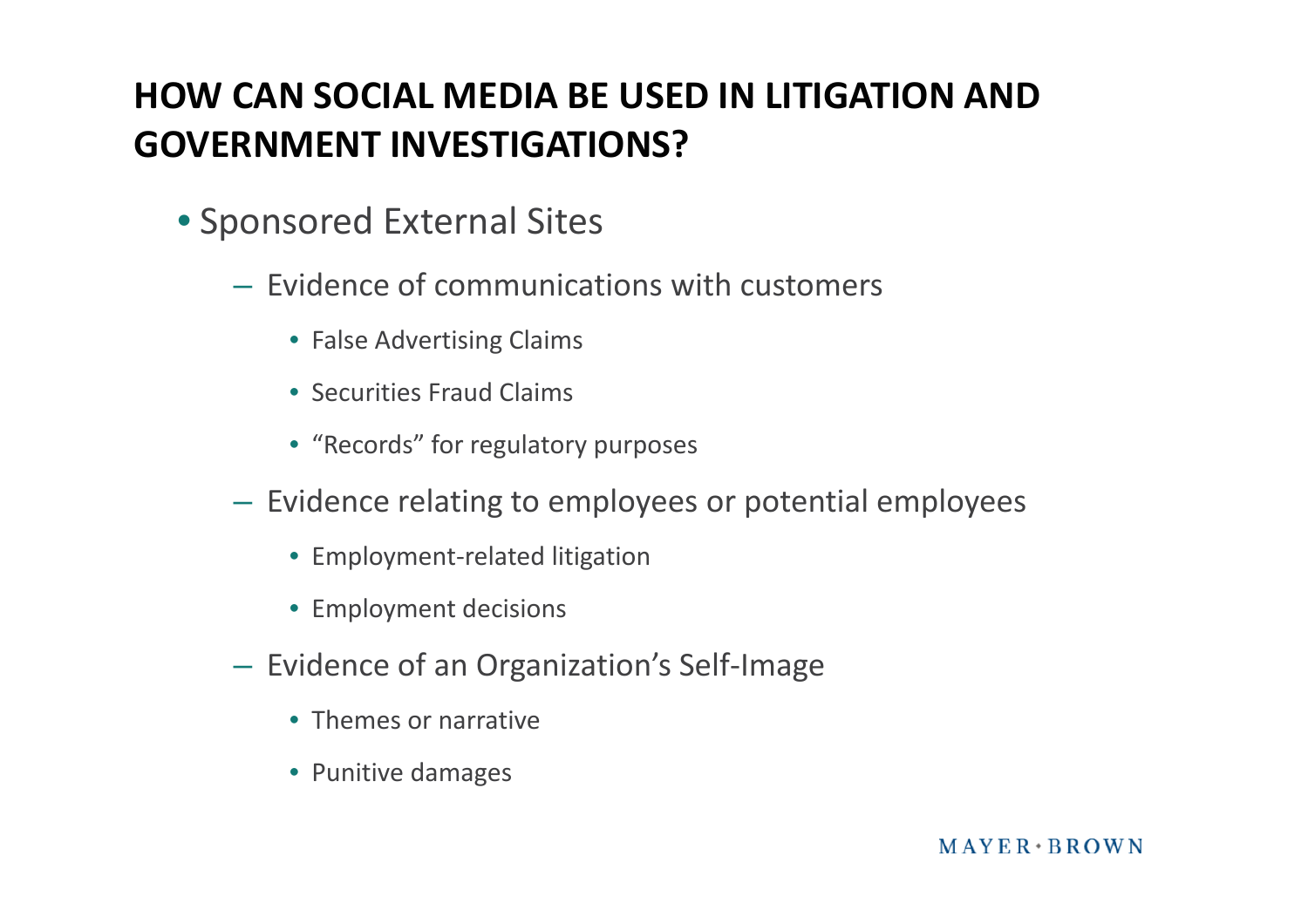#### **HOW CAN SOCIAL MEDIA BE USED IN LITIGATION AND GOVERNMENT INVESTIGATIONS?**

- Internal Sites
	- Evidence of communications with and among employees
		- Employment litigation (discrimination, workers comp, hiring and firing decisions, etc.)
		- State of mind: intent, fraud, negligence, conspiracy
		- Admissions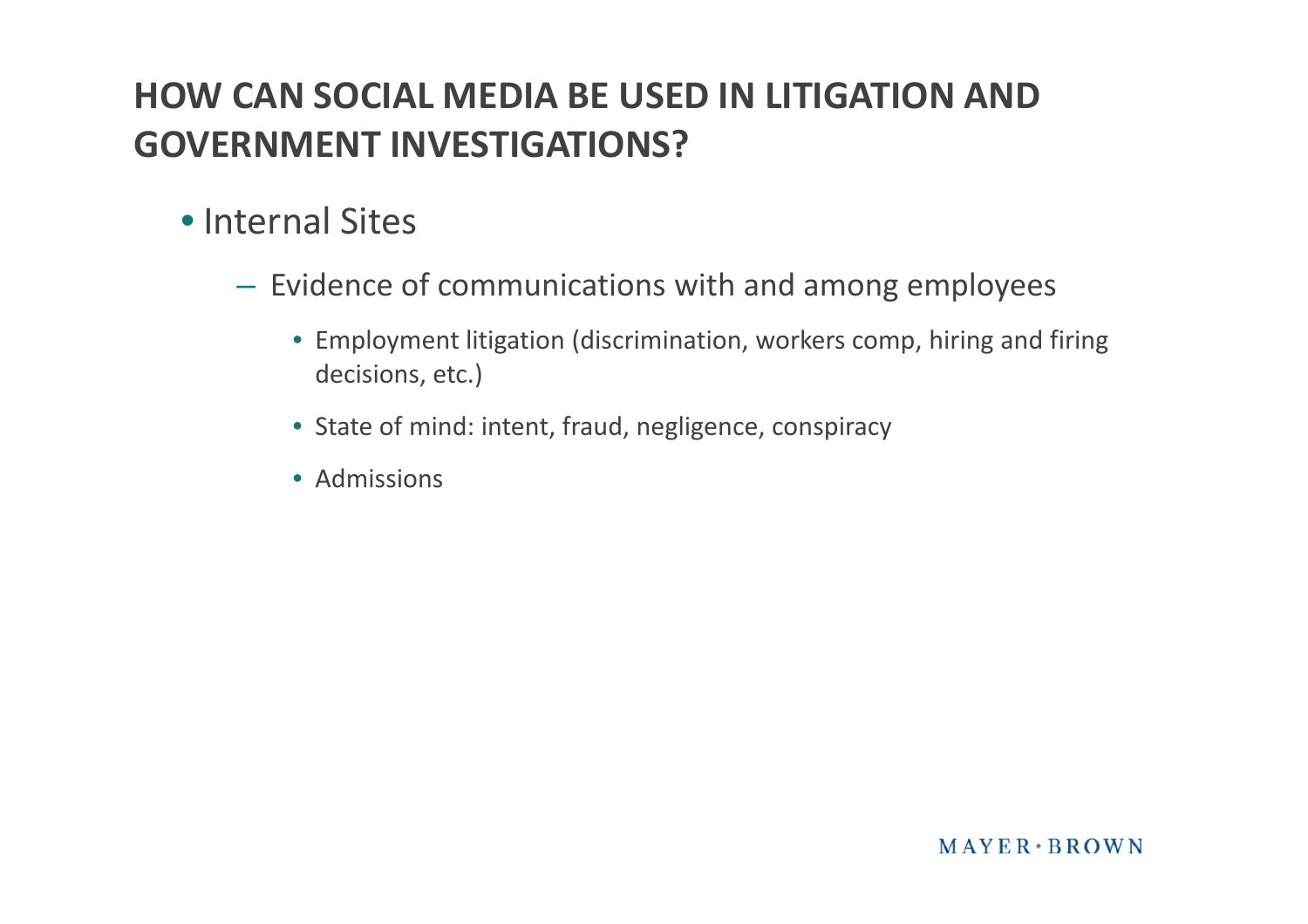# **HOW CAN SOCIAL MEDIA BE USED IN LITIGATION AND GOVERNMENT INVESTIGATIONS?**

- Personal Sites
	- Evidence of time and place
		- Criminal cases
	- Evidence of actions
		- Divorce
		- Employment
	- Evidence of communications
		- Employment litigation
		- State of mind: intent, fraud, negligence, conspiracy
		- Admissions
	- Evidence of bias
		- Jury Section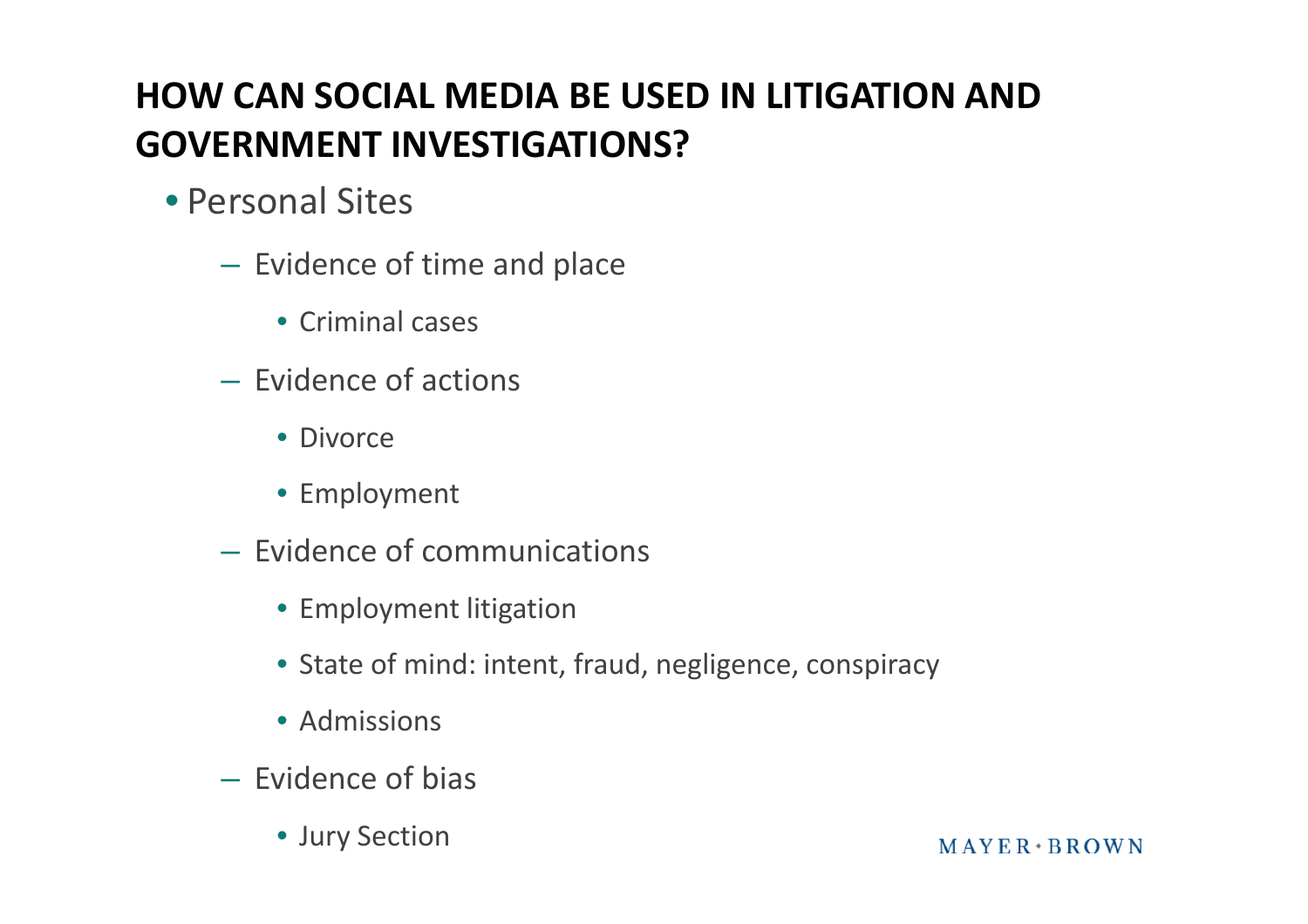- Controlling the information
	- Creation and Implementation of Social Media Policy
		- External-sponsored, internal and personal
		- Consistent with privacy concerns
		- Need input from Legal, Compliance, Information Security, Records Management, Human Resources, Marketing and Business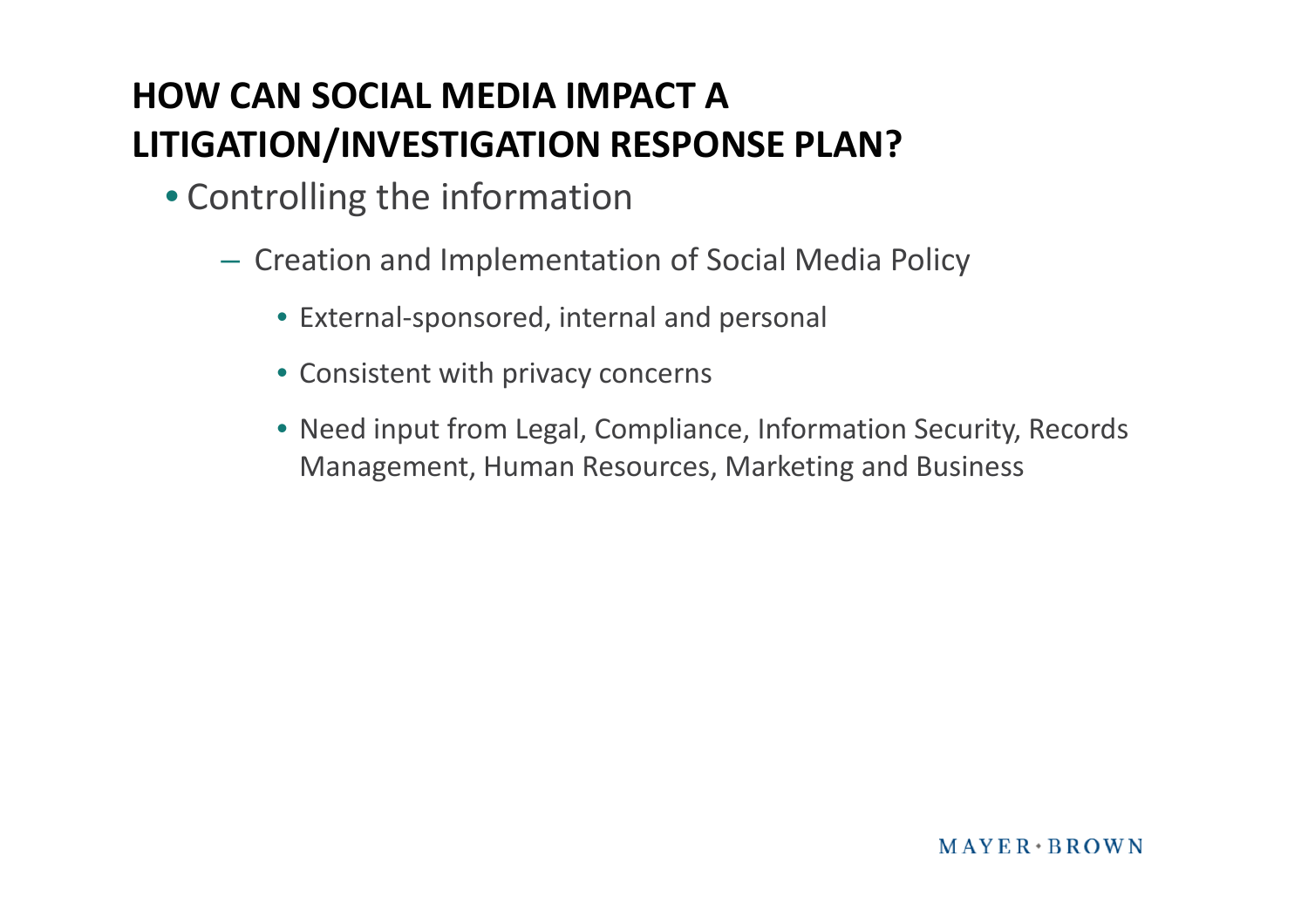- Controlling the information
	- Creation and Implementation of Social Media Policy
		- Consistent with regulations
			- FINRA Guidance on Blogs and Social Networking Web Sites (Jan 2010)
				- Retention of electronic records related to a firm's "business as such"
				- Supervision of interactive electronic communications
			- FDA call for Comments: Promotion of FDA-Regulated Medical Products Using the Internet and Social Media Tools (Sept 2009)
				- Accurate, balanced and timely information
				- Prevention of off-label comments
			- SEC Release No. 34-58288
				- Information on a company website is public information for Reg. FD purposes
				- Liability for third-party information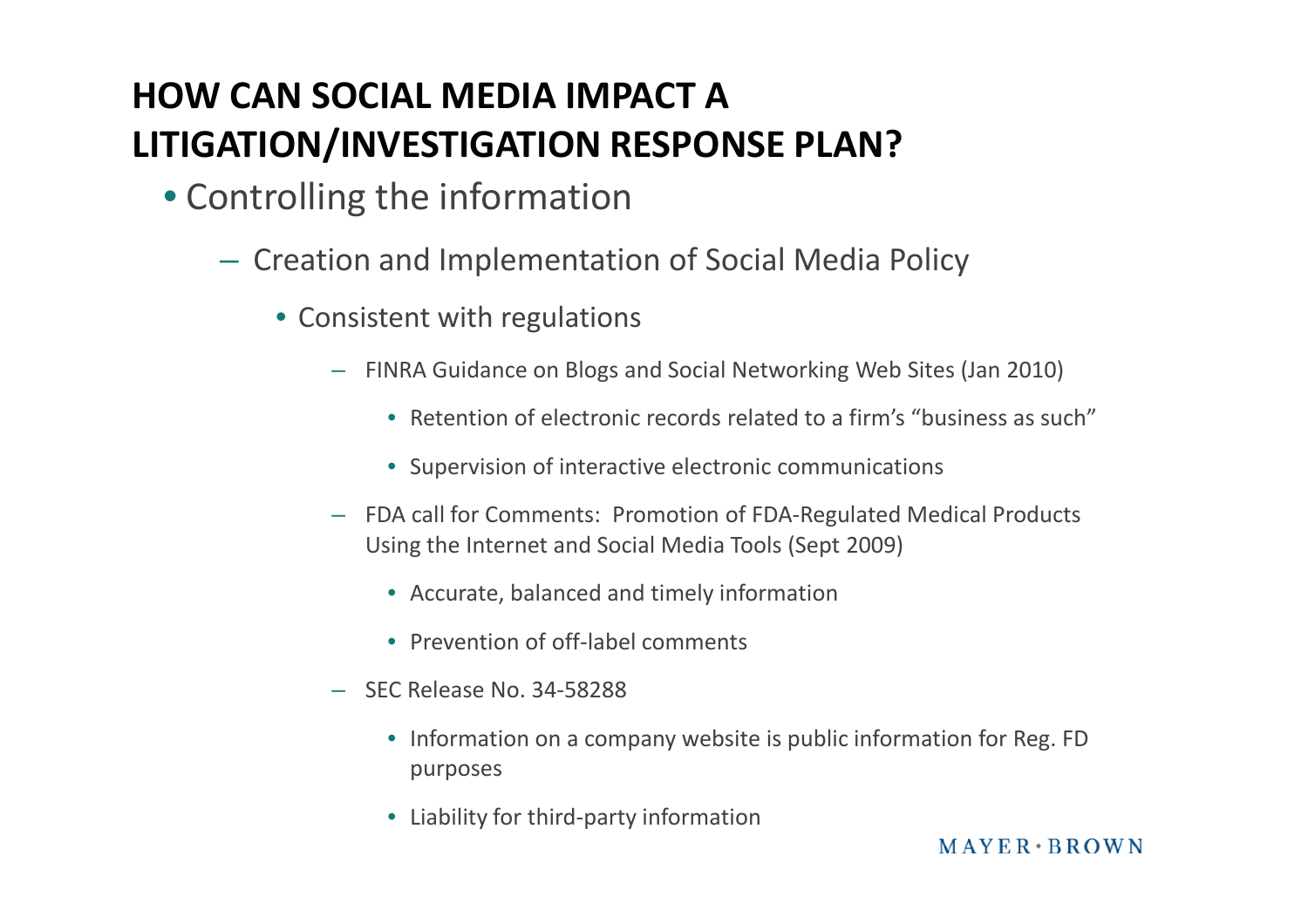- Controlling the information
	- Enforcement and Monitoring
		- Effective procedures
		- Technology
		- Consequences for breach of policies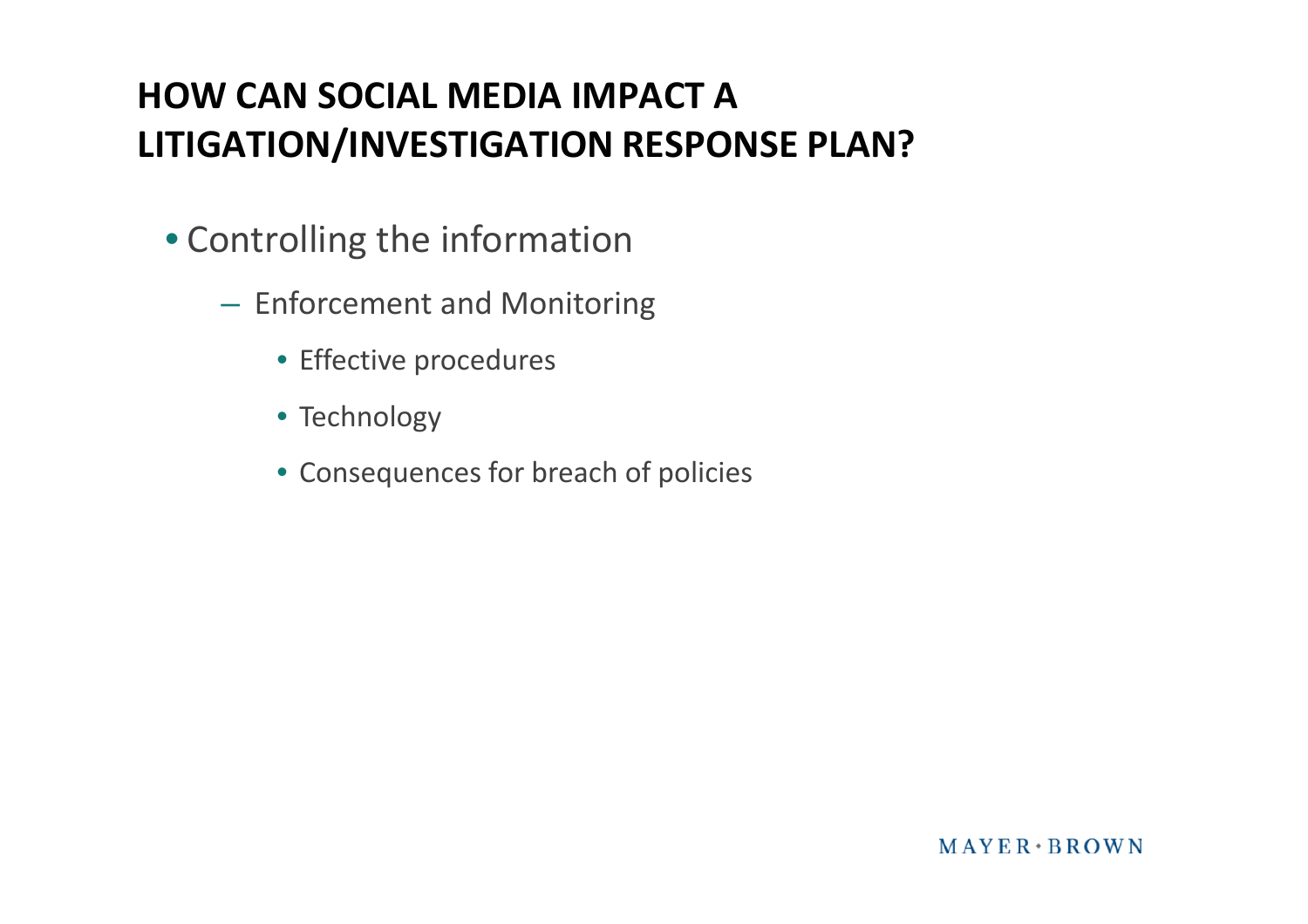- Develop a legal hold plan that includes social media
	- Guidelines for when to preserve social media sites
		- Reasonably anticipate litigation/filing of complaint/investigation
		- Relevance
		- Evergreen holds (newly created modifications to sites)
		- Personal sites
			- Privacy concerns
	- Procedures for preserving social media sites
		- Snapshots and backups
		- Notice to third-party providers
		- Control over employees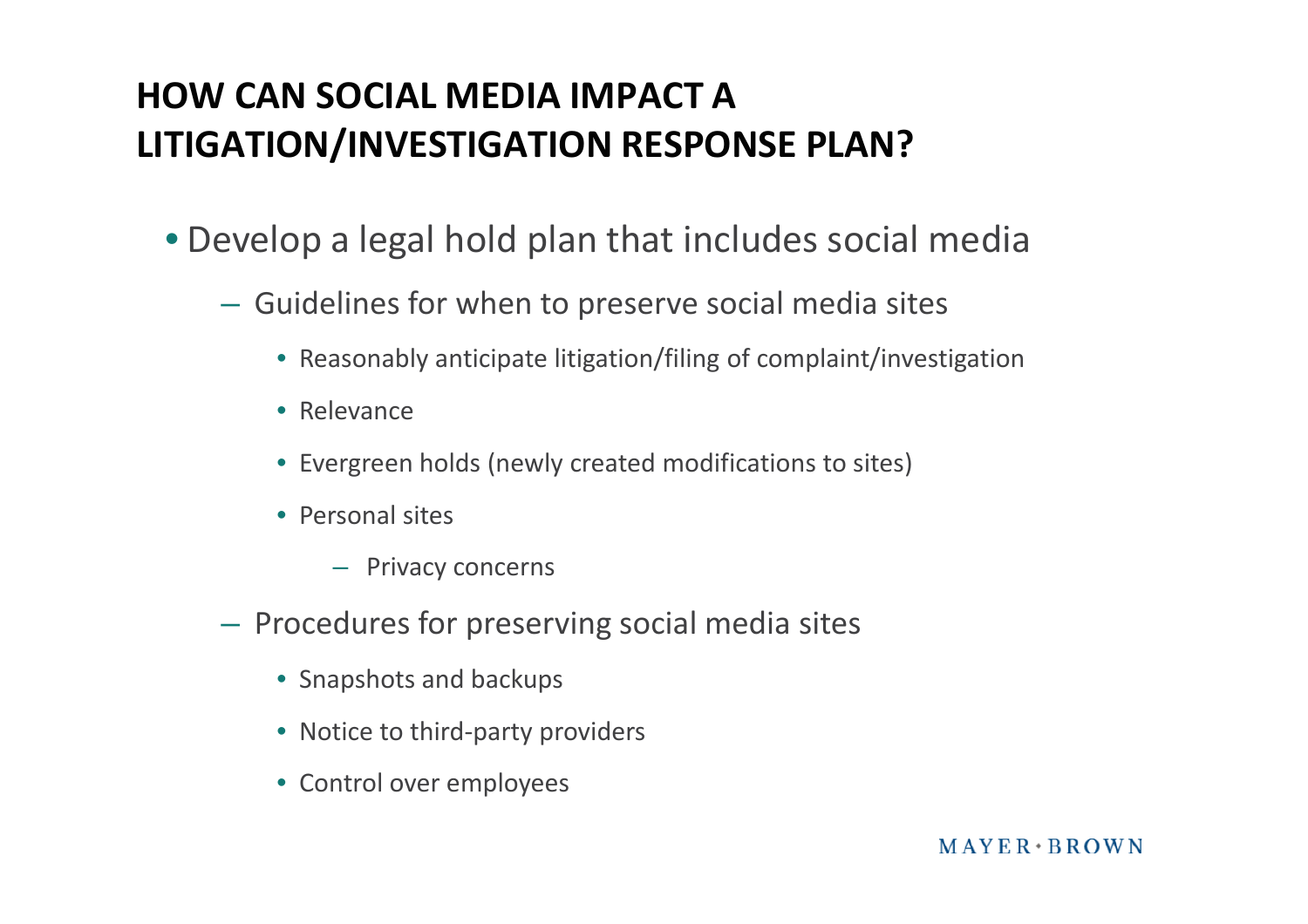- Collection and Production of Social Media
	- Challenges and burdens
		- Lack of legal guidance
		- Lack of technical support
			- Indexing
			- Searching
			- "forensic collections"
		- Difficulties in reviewing for relevance
		- Privacy issues with personal sites—limiting collection to relevant information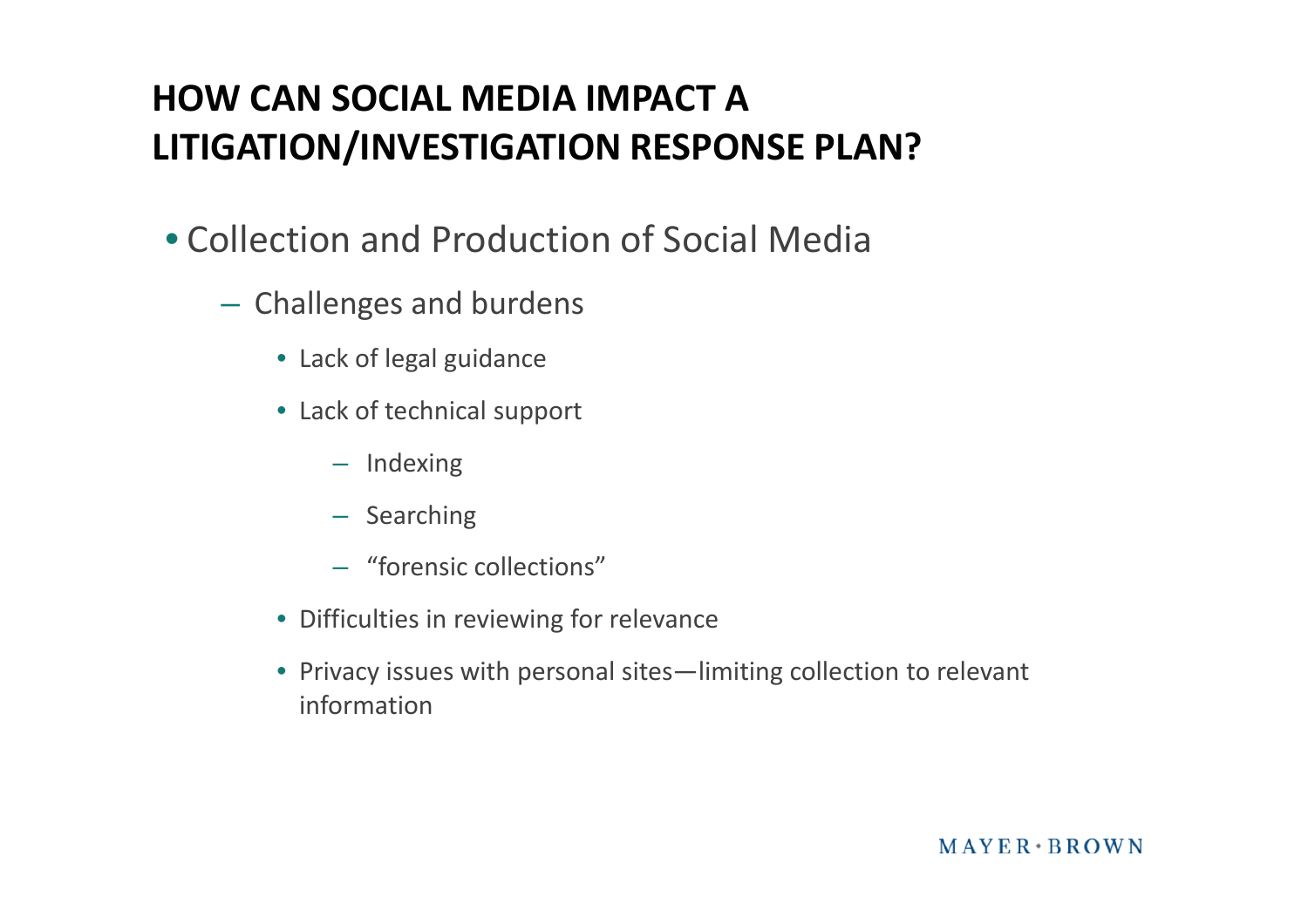• "Adopting" information about you or your firm on an independent web site that collects comments from peers and/or clients

– Ethical issues?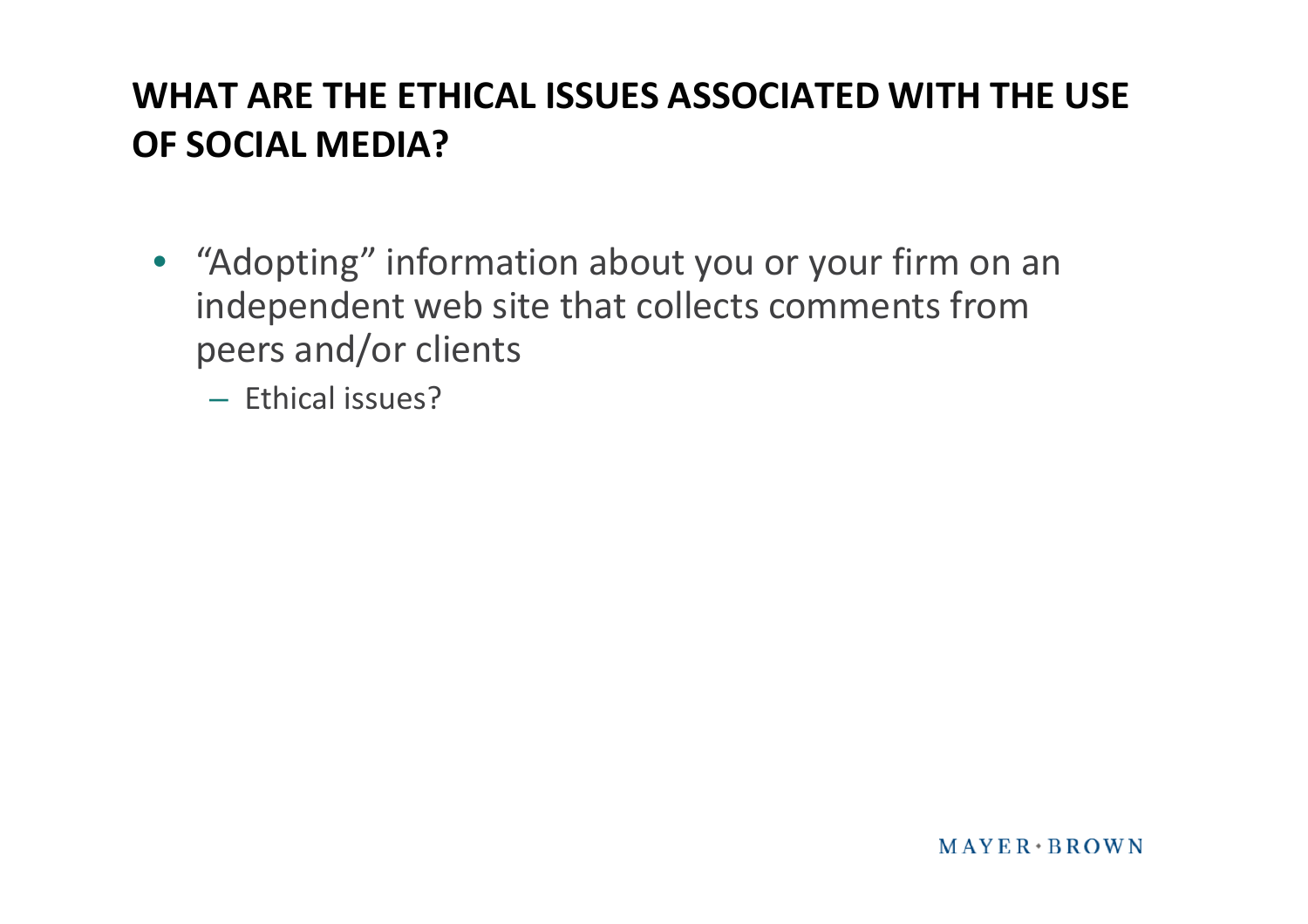"Adopting" a listing

- Ok, but beware issues like those discussed in SC Ethics Advisory Op. 09-10:
	- the lawyer must monitor the "claimed" listing to make sure all comments are in conformity with the ethical rules, especially the rules for attorney advertising writing of things like testimonials, client endorsements that create unjustified expectations, and comparisons
- So be careful when linking to another site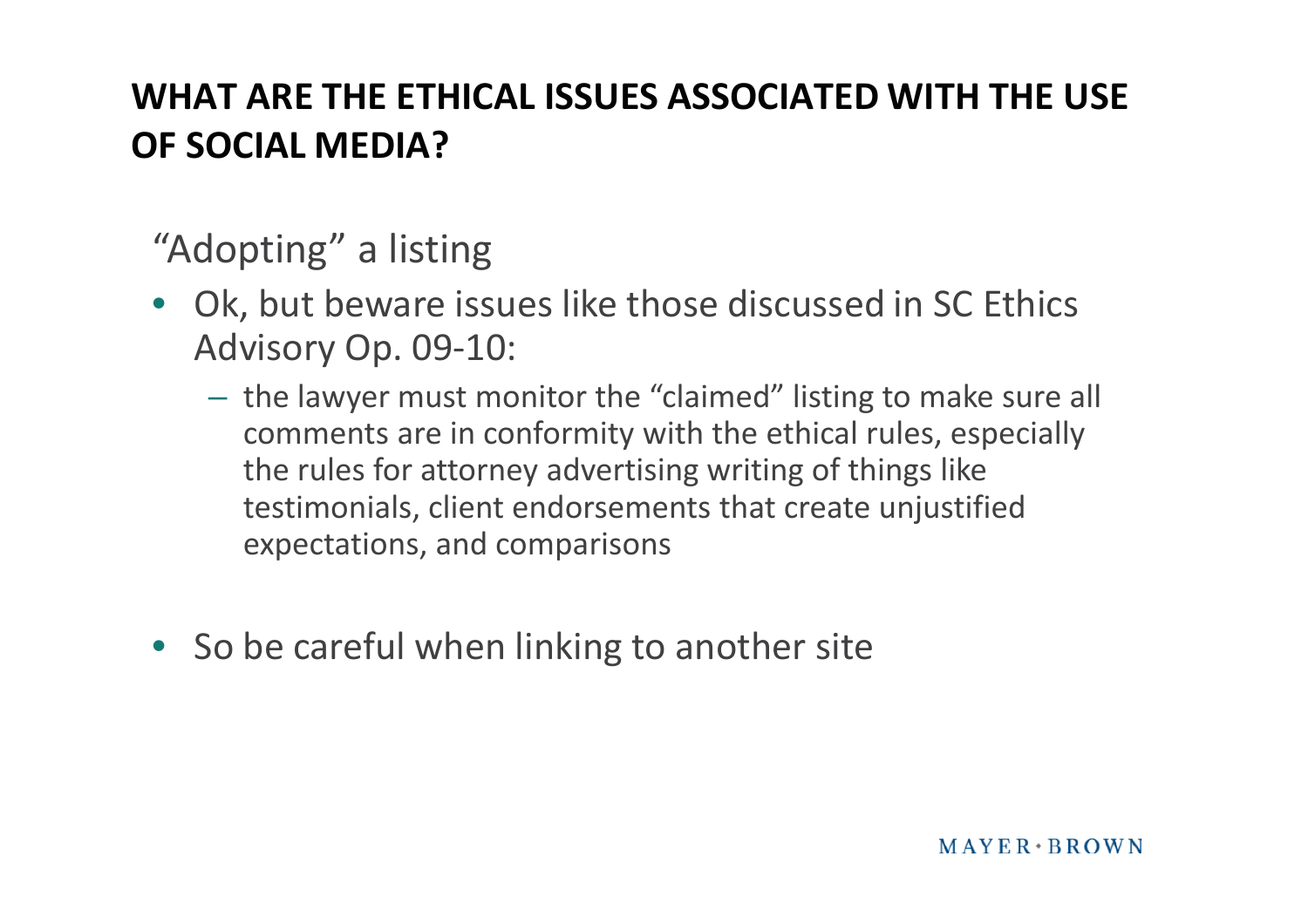"Recommendations"

- LinkedIn allows parties to "recommend" the work of a user
- What about asking a judge to recommend work while working as a law clerk?
- Asking a client to recommend your work?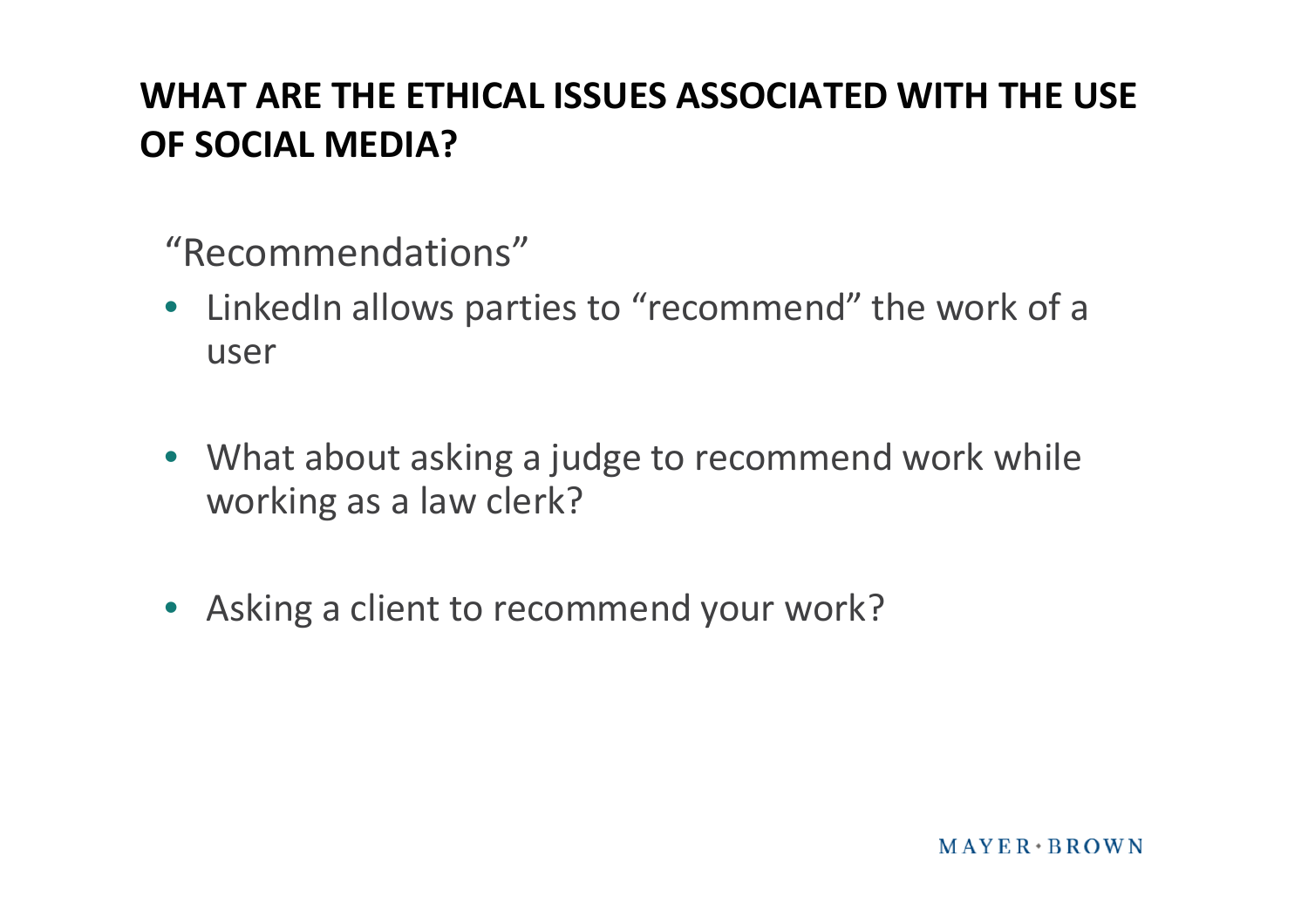# Puffery

- Model Rule 4.1 (duty of candor) prohibits the making of a false statement of material fact to a third person
	- Beware of exaggerations regarding your biography, experience, etc.
- A related issue, depending on the content of your blogs or tweets, could you be running afoul of your state's restrictions on lawyer advertising?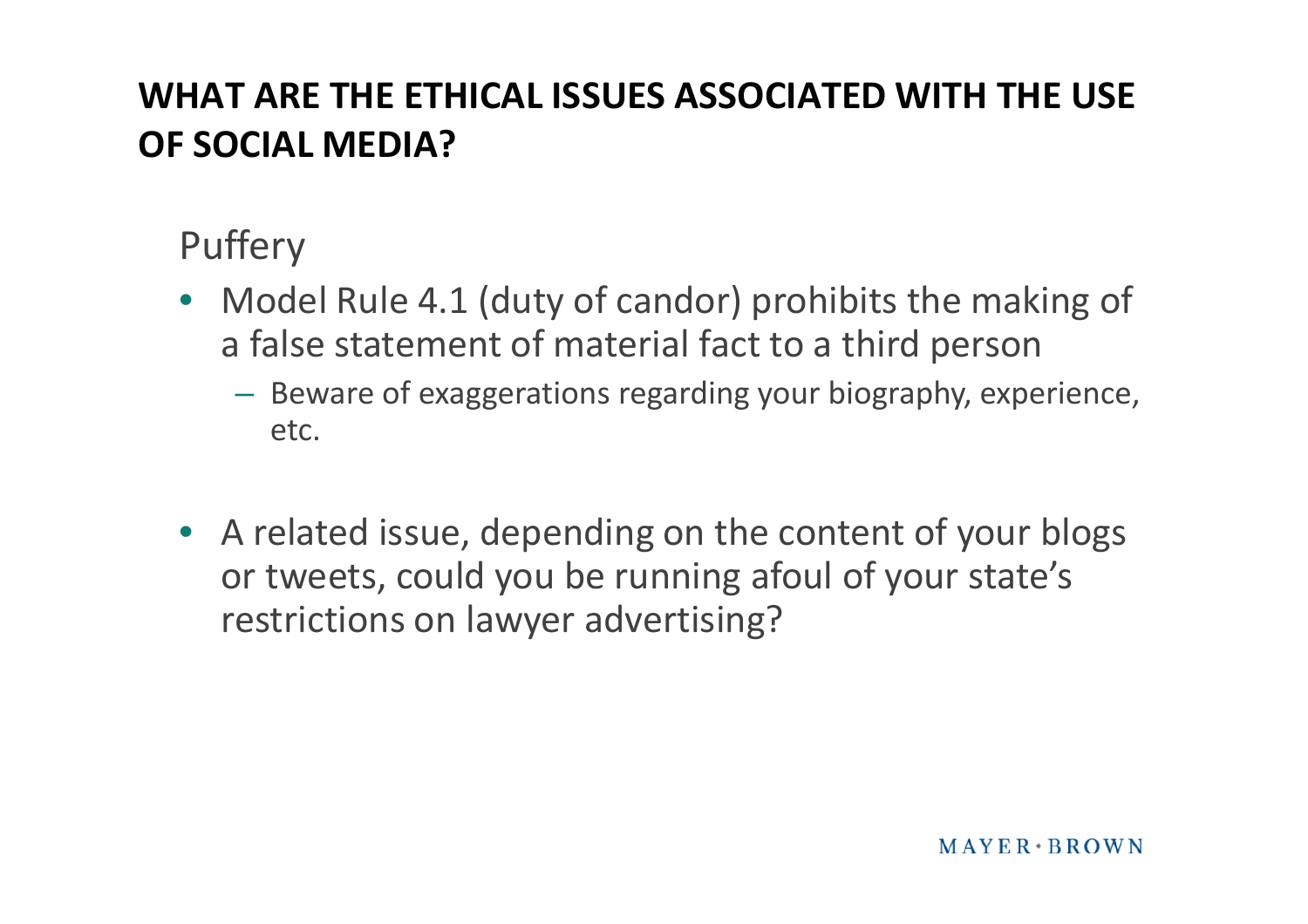Attorney Advertising and Solicitation

- Texas: must file video postings seeking clients with the Advertising Review Committee
- Connecticut: sending LinkedIn invitation that links to page describing law practice is an advertisement subject to all relevant rules
- What about announcing on Facebook or LinkedIn that you just won a big jury trial. Issues?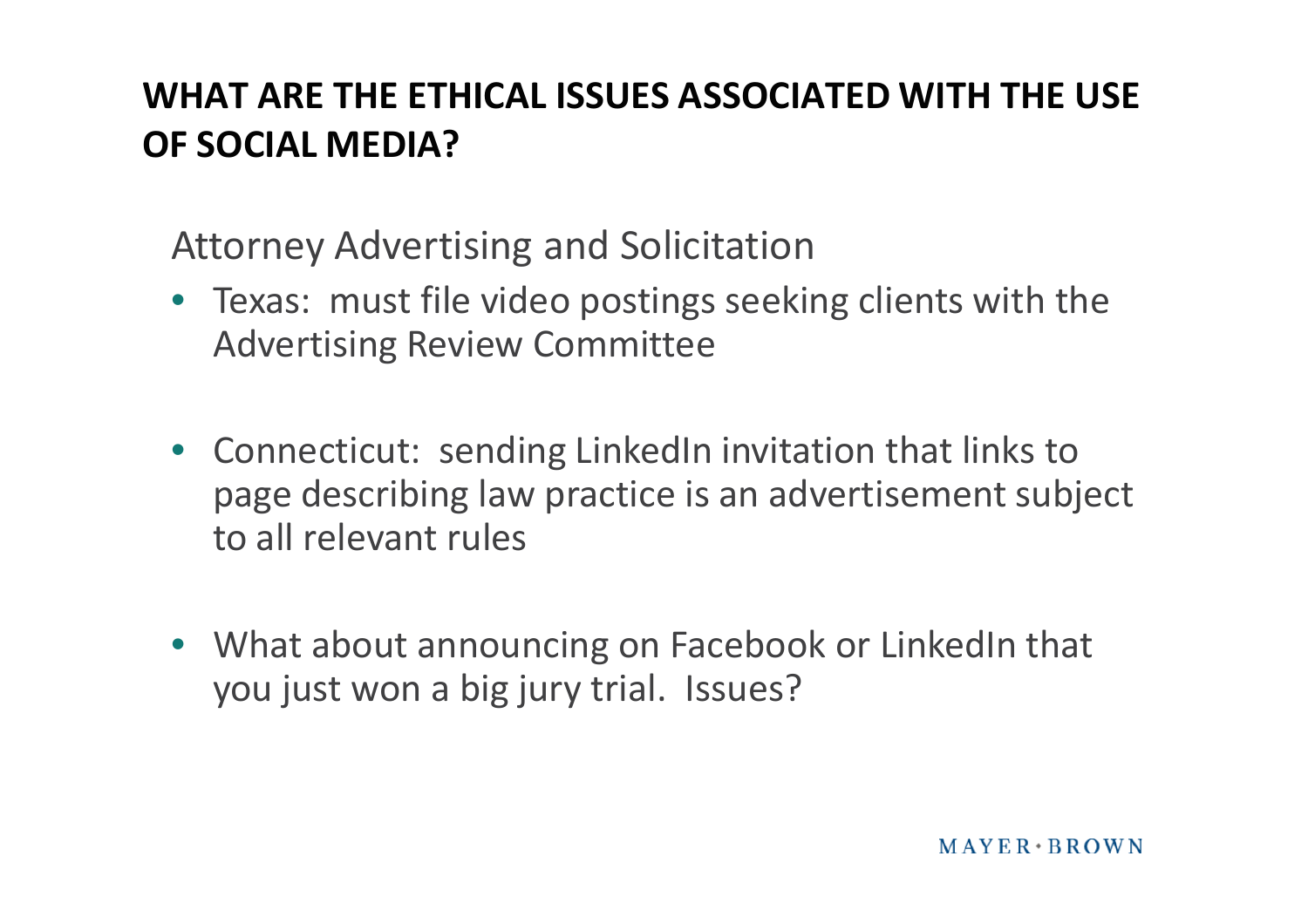Attorney Advertising and Solicitation

- Depending on the rules in your jurisdiction, this could require you to add a disclaimer along the lines of "results will vary in each case" or similar language.
- LinkedIn allows users to provide professional information under specialties. Issues?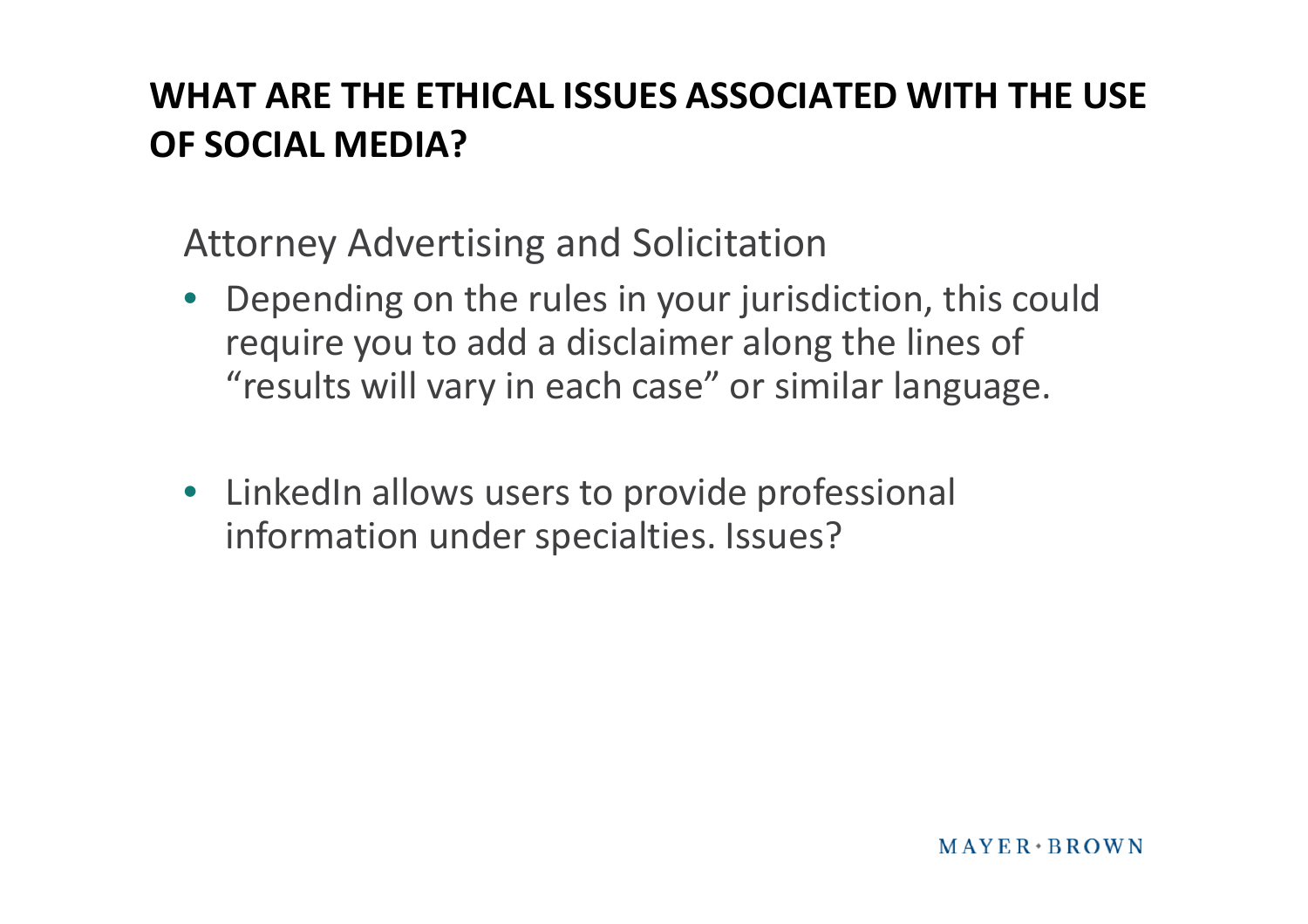Attorney Advertising and Solicitation

- Depending on the content it could run afoul of bar rules, such as Illinois Rule 7.4(c) and NY Rule 7.4(a), that prohibit attorneys from claiming they are "specialists" in a certain field
- LinkedIn allows users to post and answer questions; bloggers and tweeters often address legal issues. Counsel.net allows users to seek answers to legal questions. Any issues?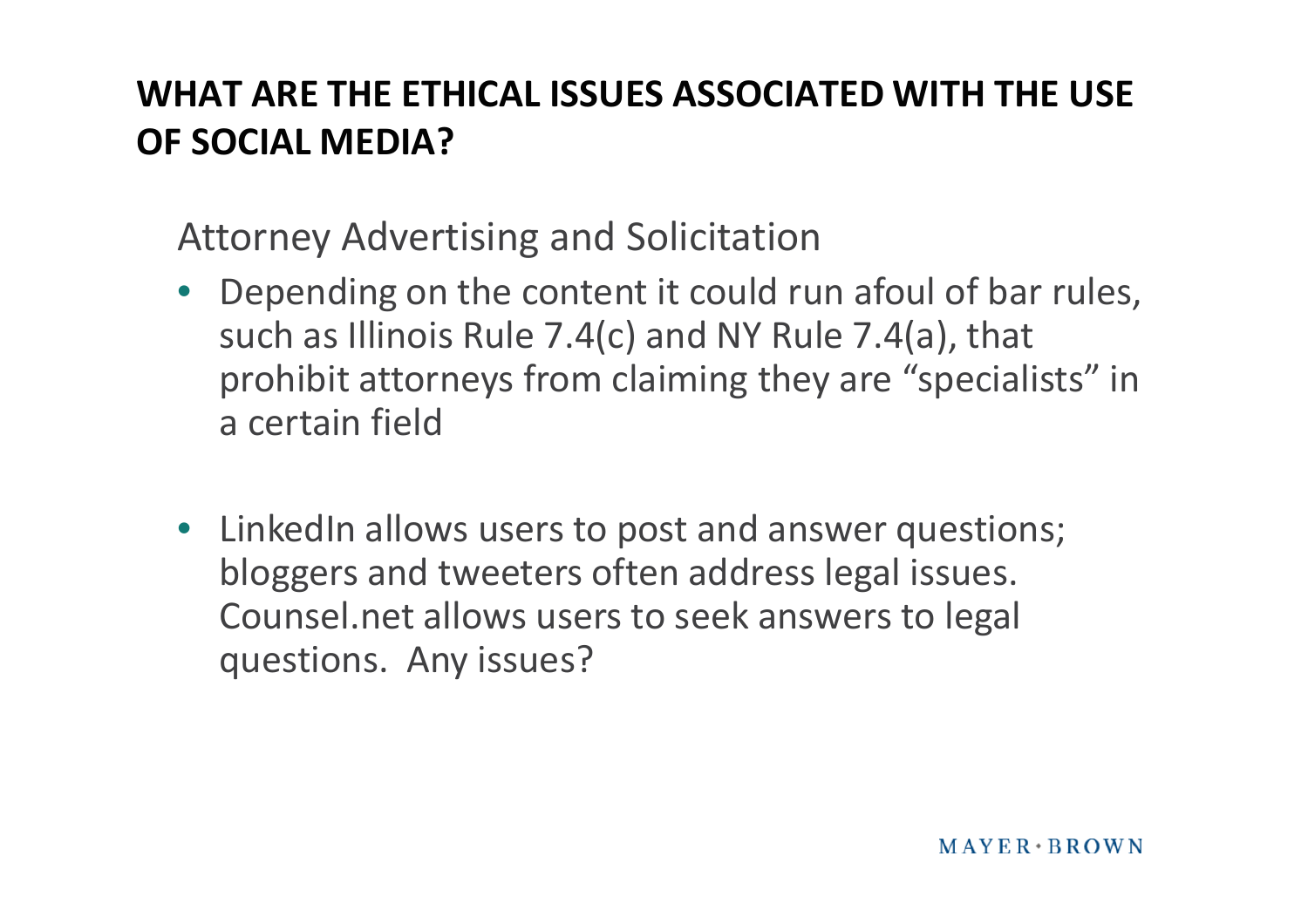Unauthorized Practice of Law

- Depending on the circumstances, this could run afoul of rules prohibiting the unlicensed practice of law – or create an attorney-client relationship
- Need good policies things to consider
	- Keep it general
	- Restrict recipients
	- Use a disclaimer ("general informational purposes")
	- Do not post confidential information . . . .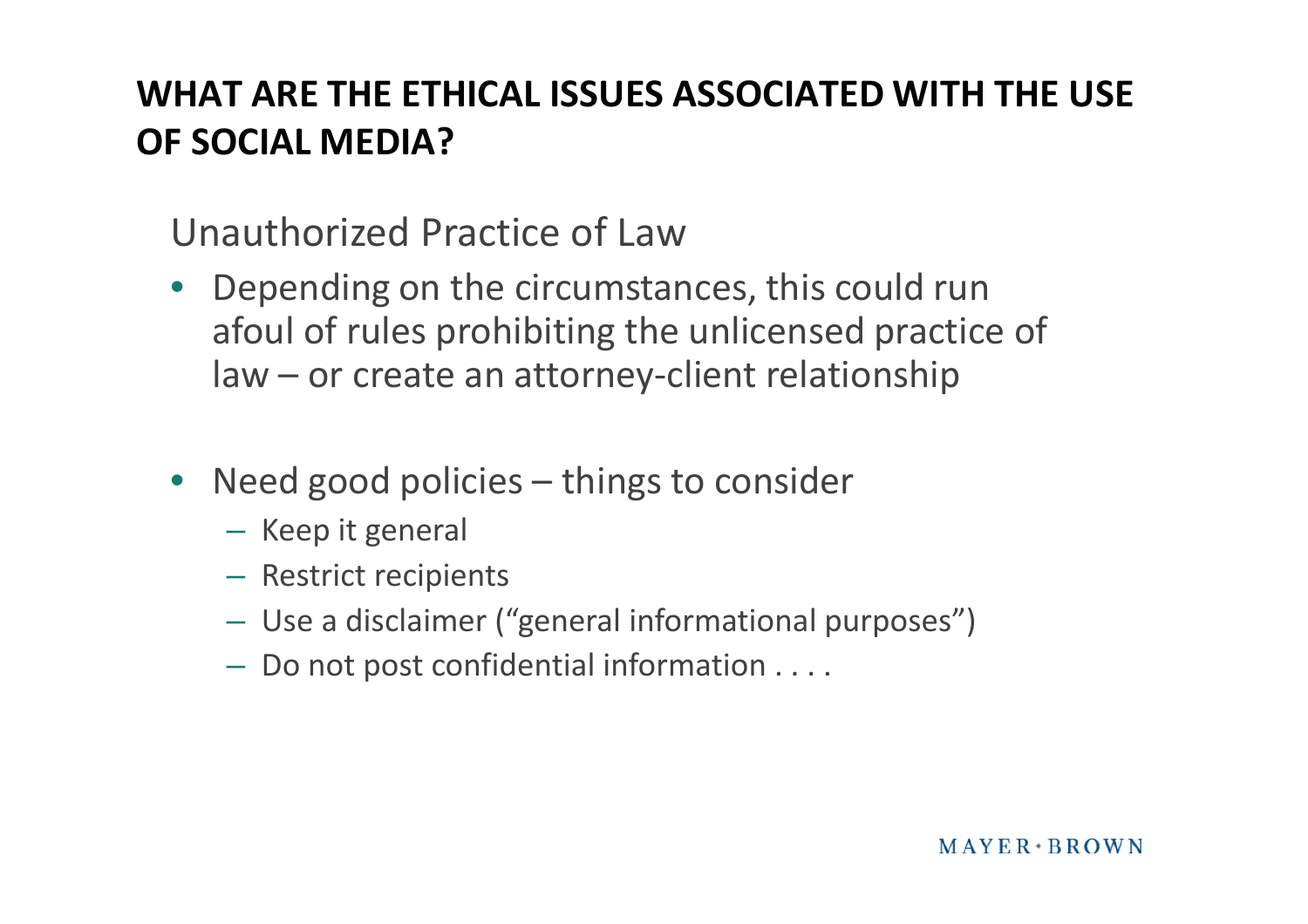Lying to a Tribunal

- Model Rule 3.3 prohibits attorneys from making a false statement of fact to a tribunal
- ABA Journal recently reported on an attorney who sought a continuance because of the attorney's father's death . . . .
	- But the Judge checked the attorney's Facebook page and learned that during that time the attorney had a busy social schedule to attend to – not a funeral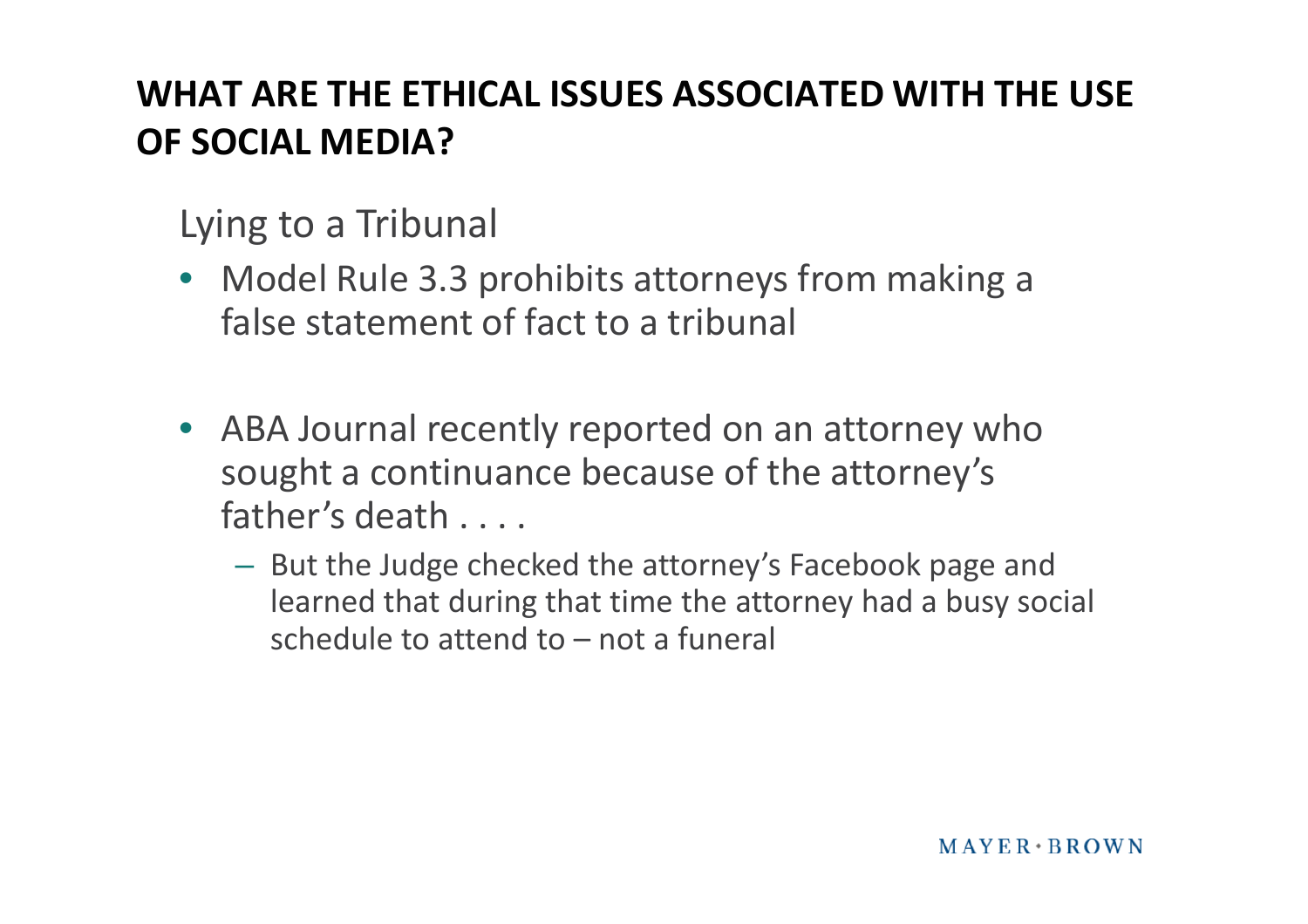Protect Confidential Information

- Duty to protect client confidences, avoid waiver of attorney-client or other privileges
- One attorney has already faced disciplinary action for publishing information on her blog about her cases (and disparaging comments about judges)
	- Disparaging judges is a frequent theme ("Evil, Unfair Witch," "Judge Clueless")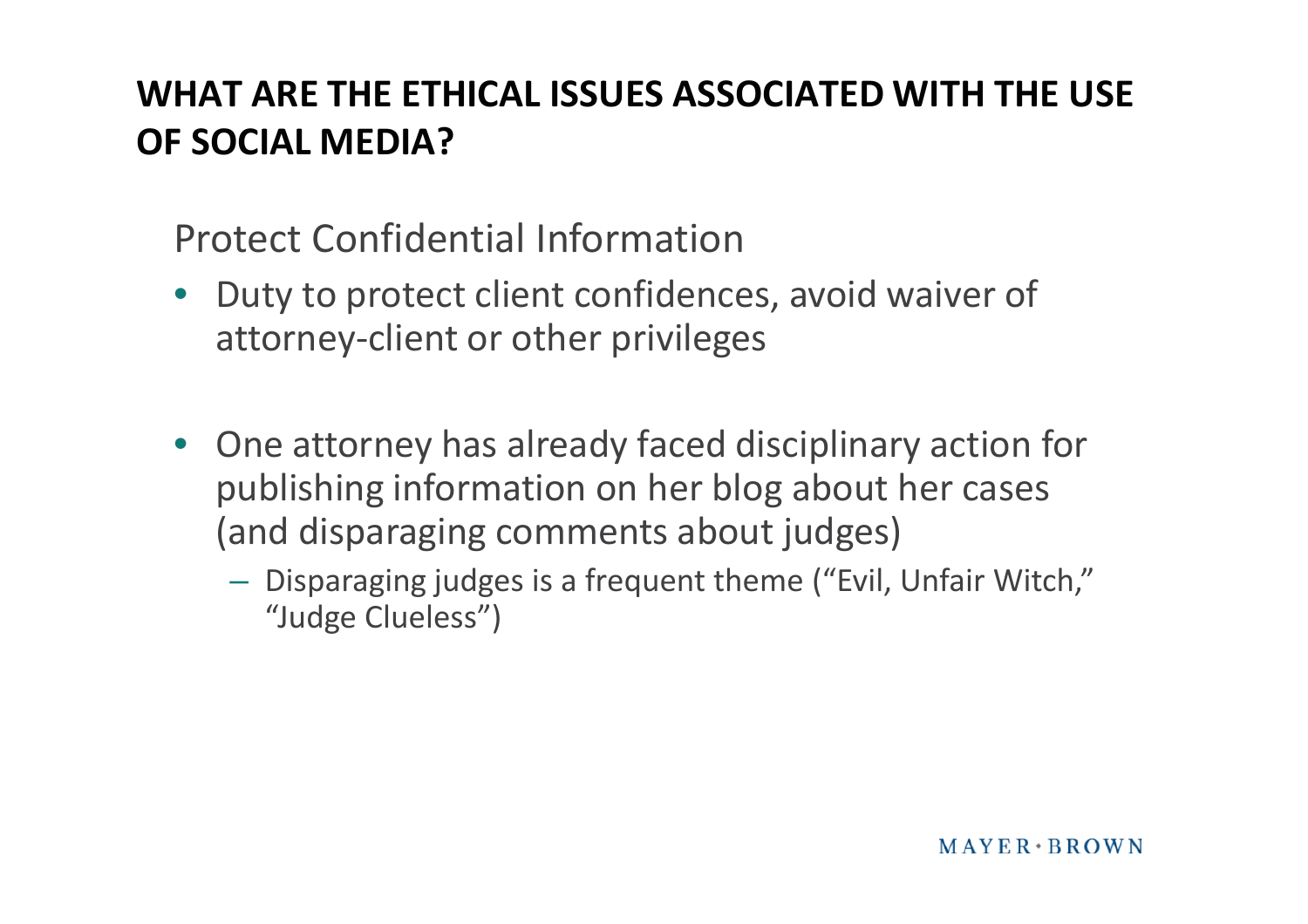Investigative Issues

- How is it being used?
	- Employment background check?
	- Learn about opposing counsel? Judge?
	- Learn information about parties? Witnesses? Jurors?
- Front page article in *The Washington Post* (May 29) about the increasing use of subpoenas to obtain information from social networking sites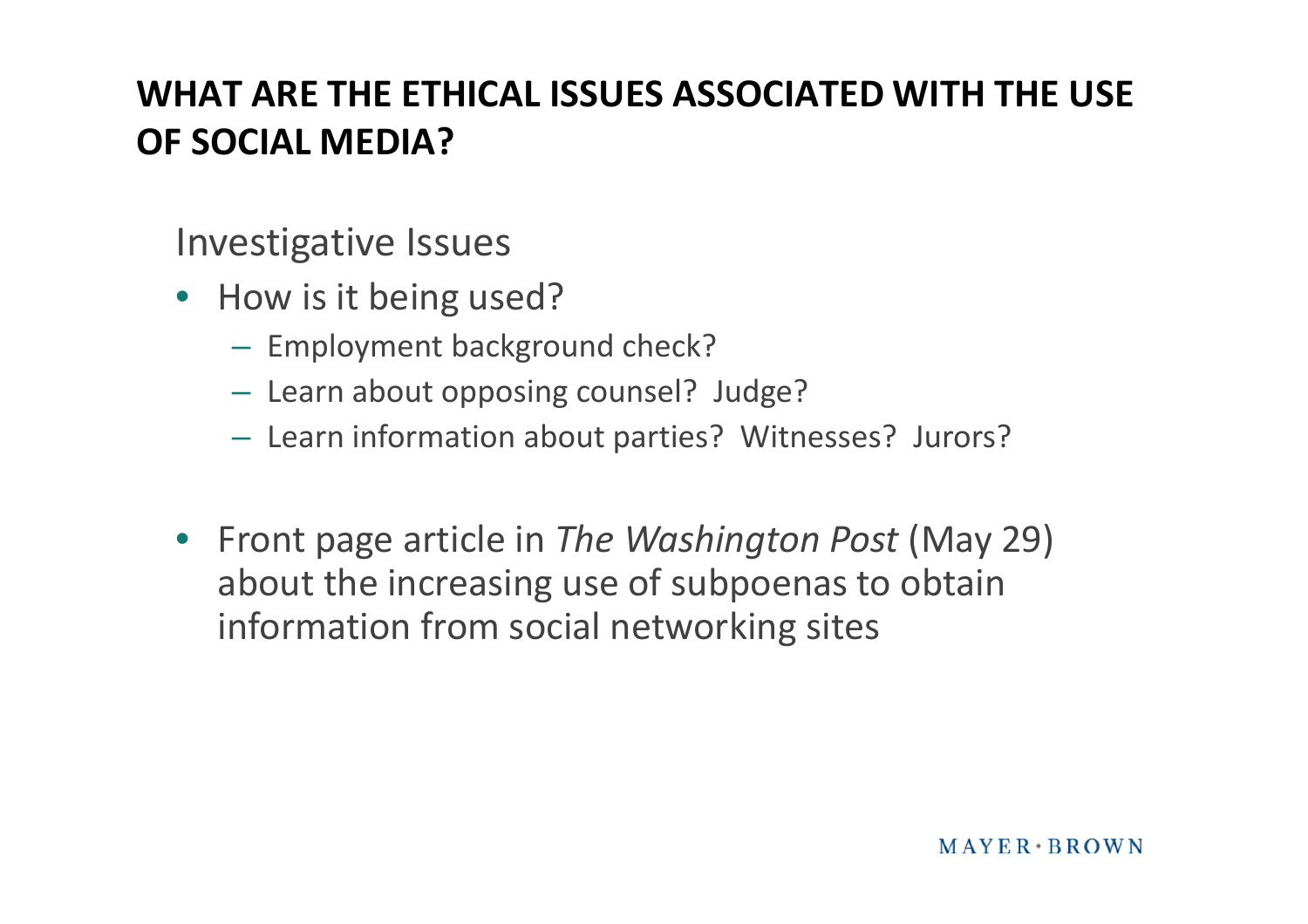- "Deceptive" friending?
- Whom can you friend?
	- Judge before whom you practice?
	- Opposing counsel?
	- Parties to a dispute in which you are counsel?
- Can you try to "friend" a party to get personal information about her from Facebook, MySpace, or similar sites?
	- If you ask her directly?
	- Have a third-party, such as PI, try to friend her without divulging that the PI works for you?
	- Create a false persona and try to friend her?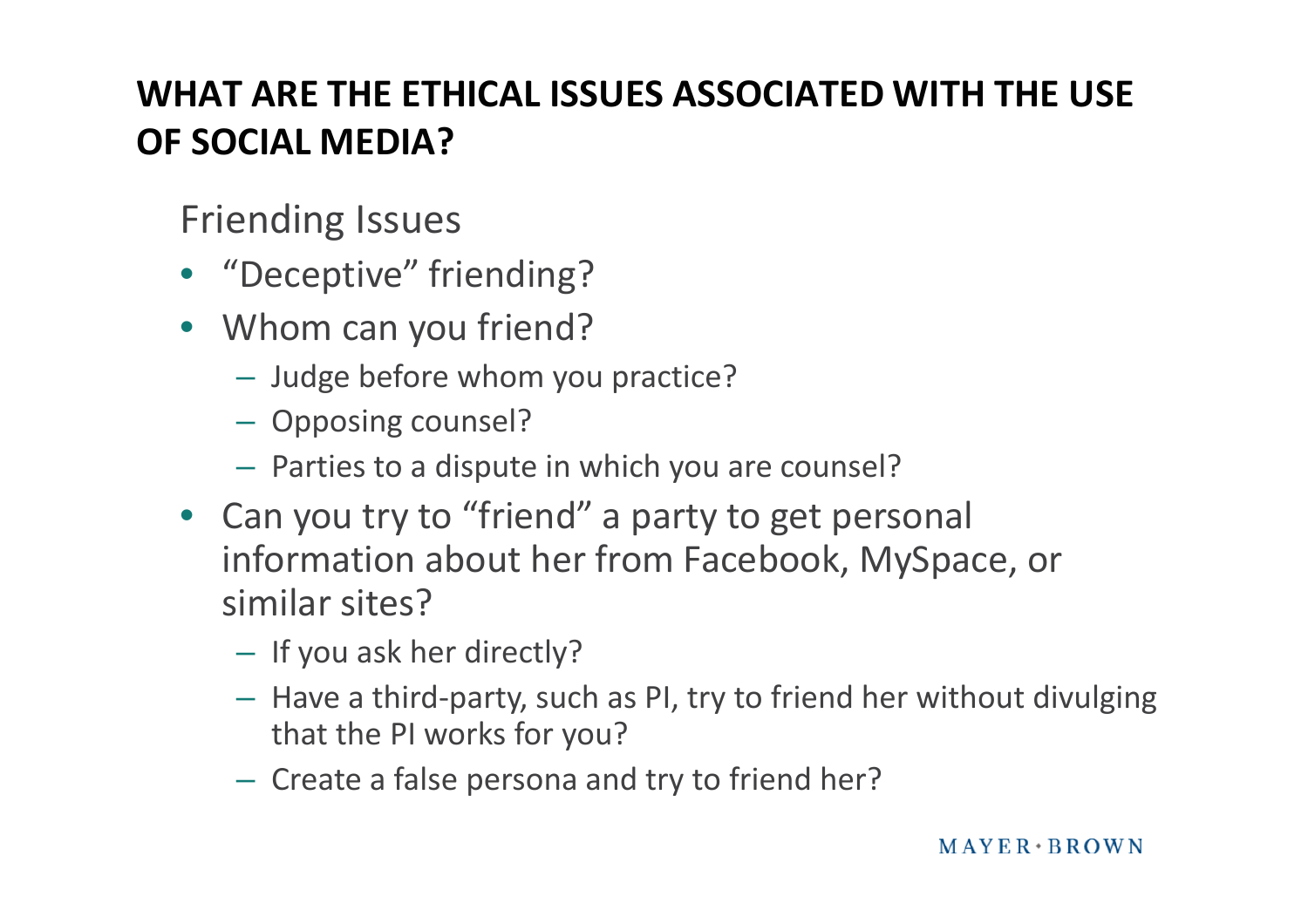- Philadelphia Bar Op. No. 2009-02 (Mar. 2009)
	- Want to obtain information to impeach witness
	- Ask third-party to try to friend third-party witness
	- Would not disclose relationship between third-party and counsel
	- Result? Multiple violations: deceptive communication, making a false statement to another. Model Rule 8.4(c), involving dishonest conduct
- NY City Bar Op. No. 2010-02 (Sept. 2010)
	- Accessing social networking page of a party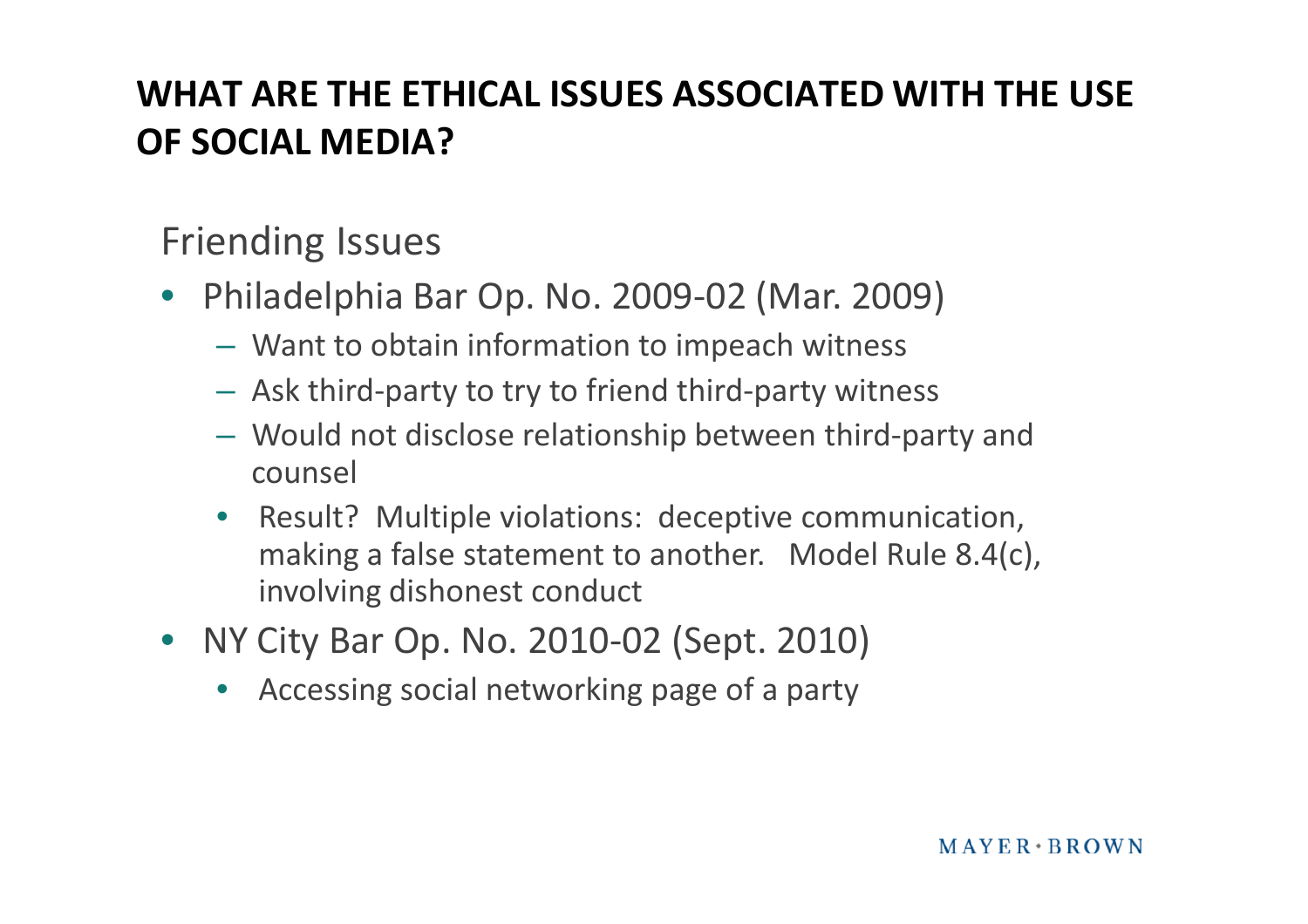- Florida Op No. 2009-20 (Nov. 17, 2009)
	- A judge can maintain a social networking site
	- A judge cannot "friend" lawyers who may appear before them
- The issue is that a judge cannot lend the prestige of office to advance the private interests of others or convey an impression that some are in a special position of influence
- S.C. Advisory Committee on Standards of Judicial Conduct Op. 17-2009 (Oct. 2009)
	- "A judge may be a member of Facebook and be friends with law enforcement officers and employees of the Magistrate as long as they do not discuss anything related to the judge's position as a [M]agistrate"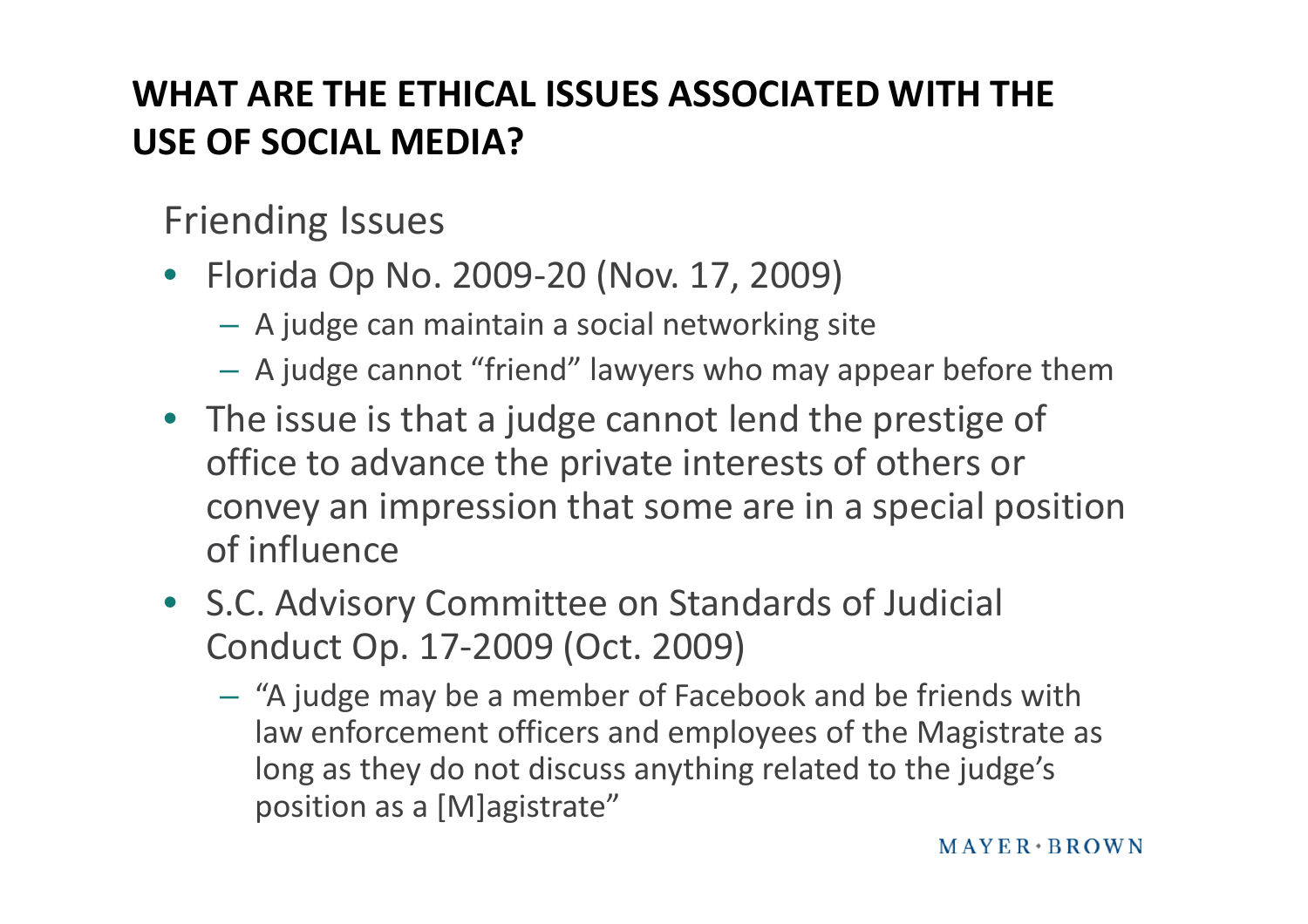- N.C. child custody case
	- Judge friended defense counsel and saw information posted by the defense counsel about the case:
		- Asking how he could prove the negative that his client did not have an affair
		- Noting that he had a wise judge (to which the judge responded that he had two very good parents to choose from)
		- Asking how long the trial would last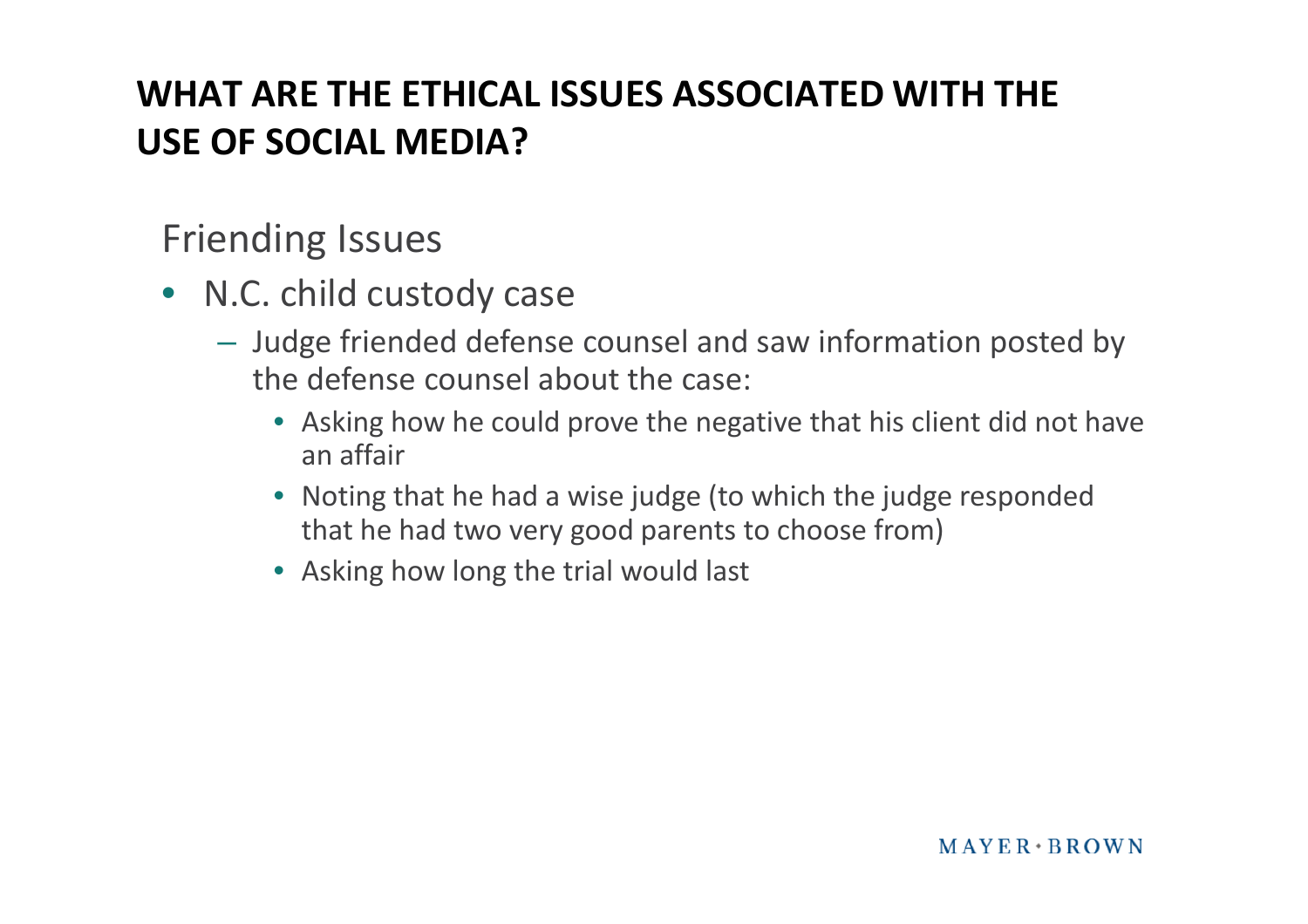Fake Profiles

- What about creating fake profiles?
	- An attorney was reprimanded because he hid his real identity and posed as a teacher and posted on classmates.com that another teacher had engaged in sex with students*. In re Carpenter*, 95 P.3d 203 (Or. 2004)
	- Fake patient profiles in the healthcare space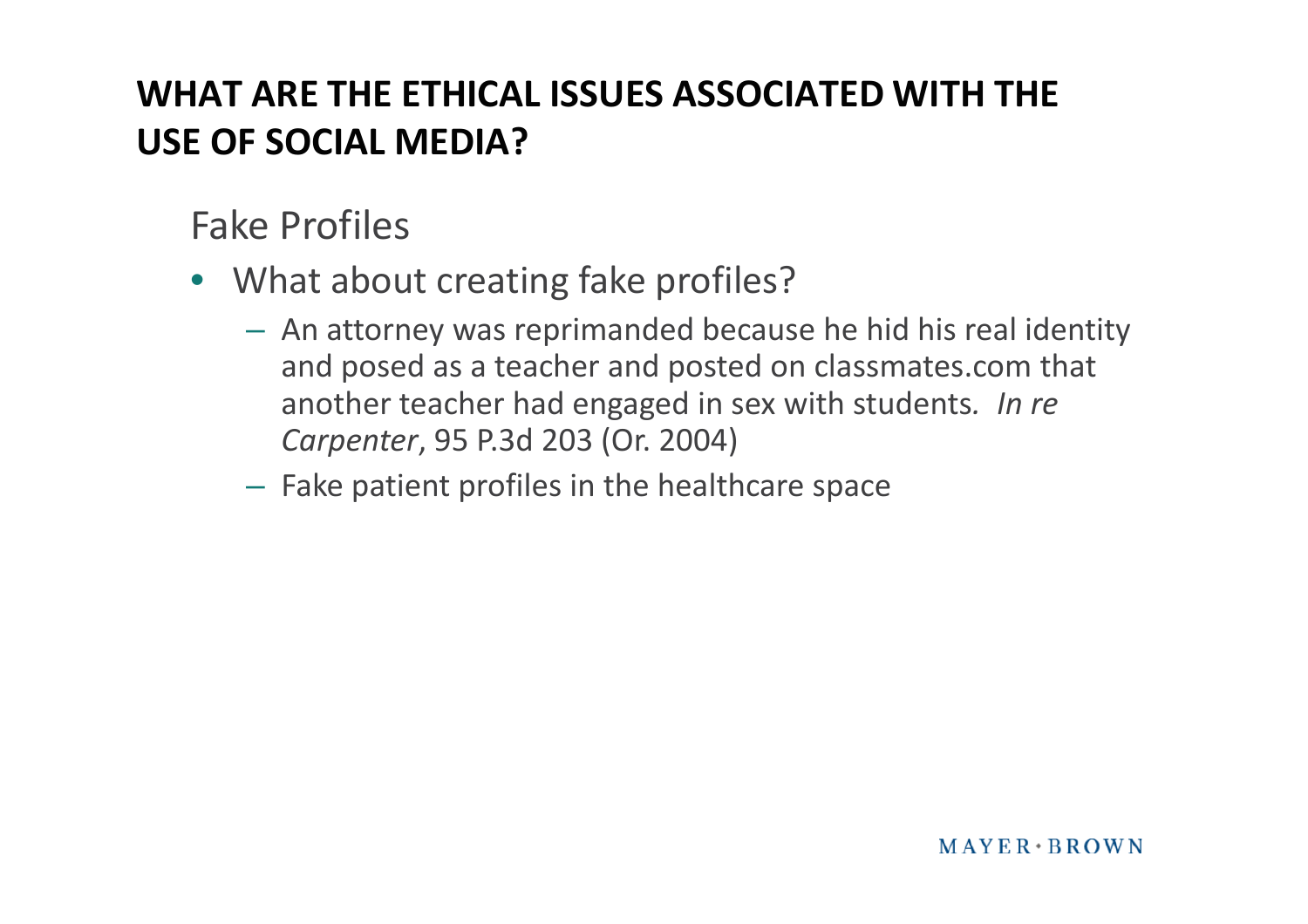Blogging, Other Interactive Issues

• What risks are there with blogging, engaging in interactive sites, checking out an opponent's web site, etc.?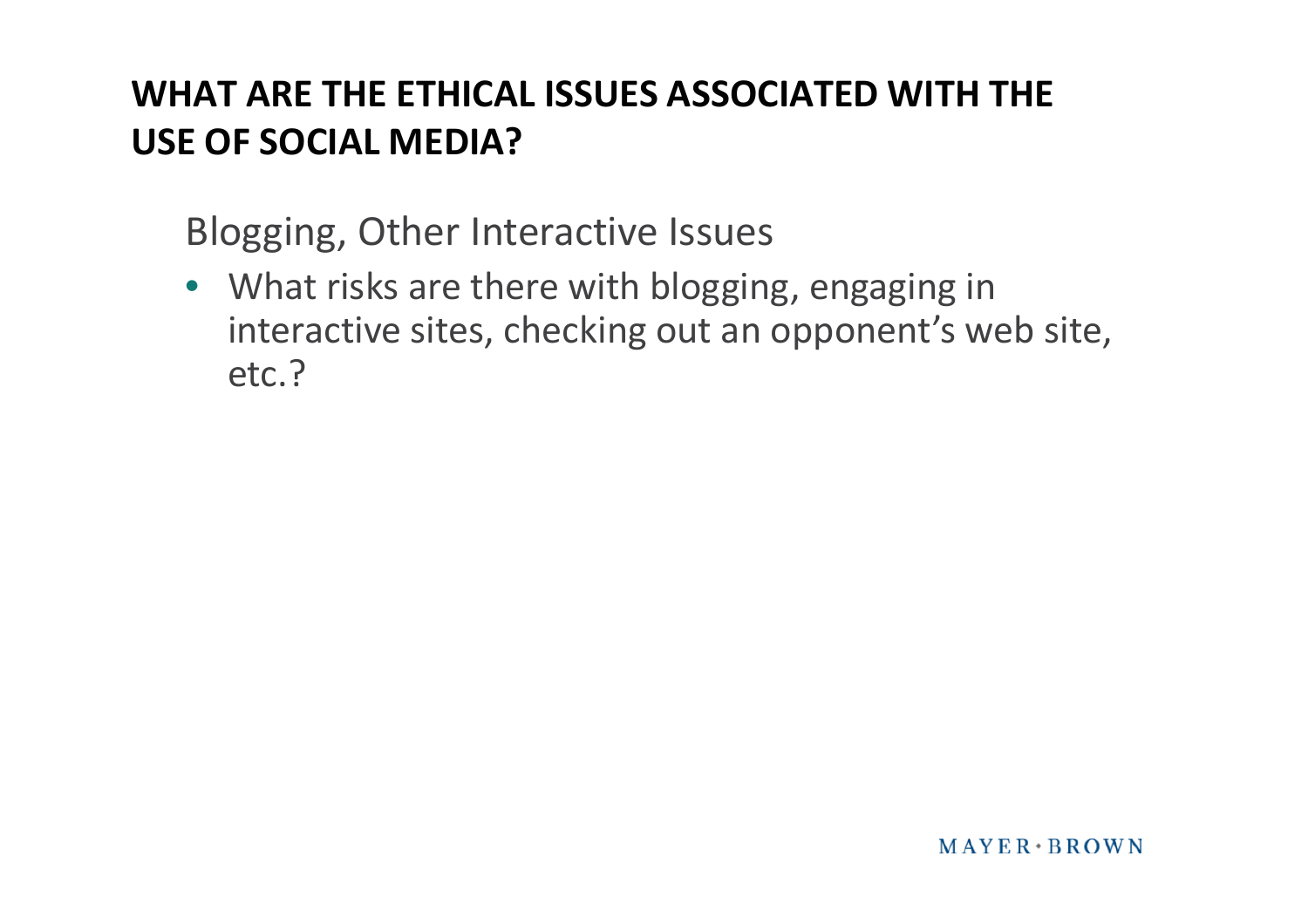Conflicts of Interest

- With whom are you communicating?
	- What if it is with a party with an adverse interest to a client of the firm (Model Rules 1.7, 4.2)
- What if you learn information from a non-client that must be kept confidential because it is a prospective client (Model Rule 1.18)
	- Obtaining this confidential information could lead to disqualification with respect to existing clients who would like to know that information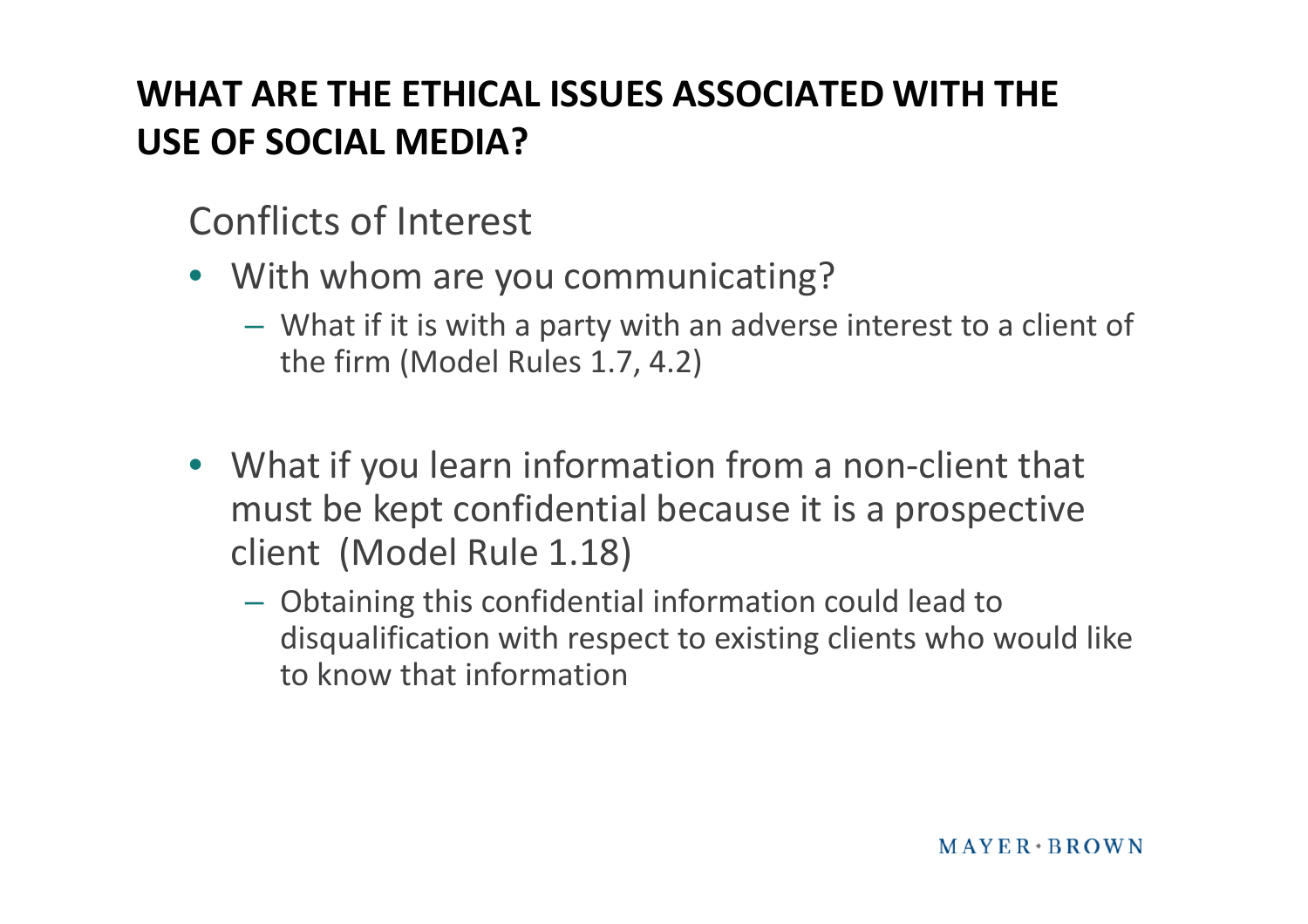Interactive Issue Summary

- Very little risk with passive review, but the more interactive, the more dangerous:
	- Contact with represented party
	- Do not discuss subject matter of your cases!
- *See* Oregon Bar Ass'n Op. No. 2001-164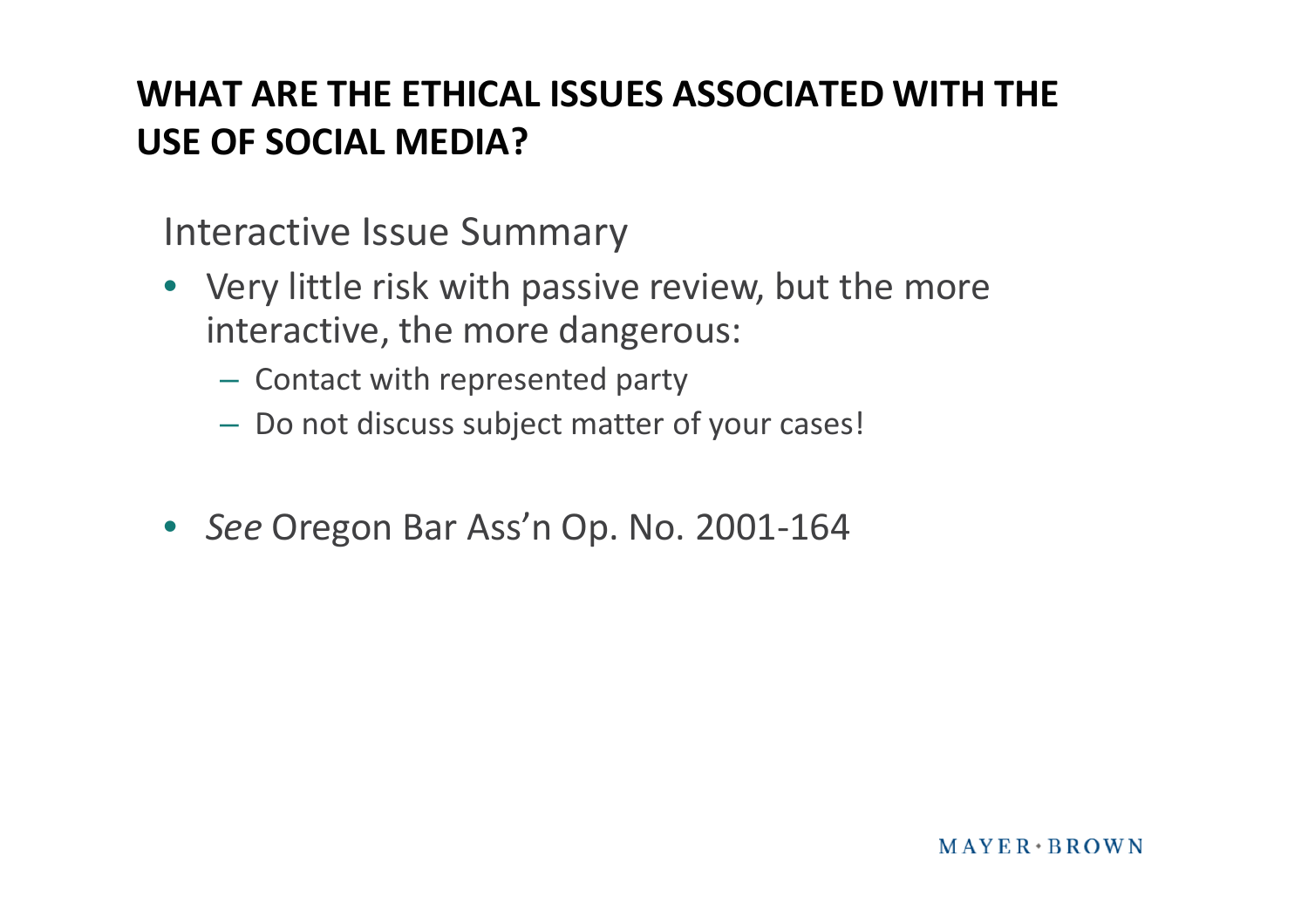- Beware of advertising issues
- Keep confidences confidential
- Be careful with judicial relationships
- Avoid deception and act transparently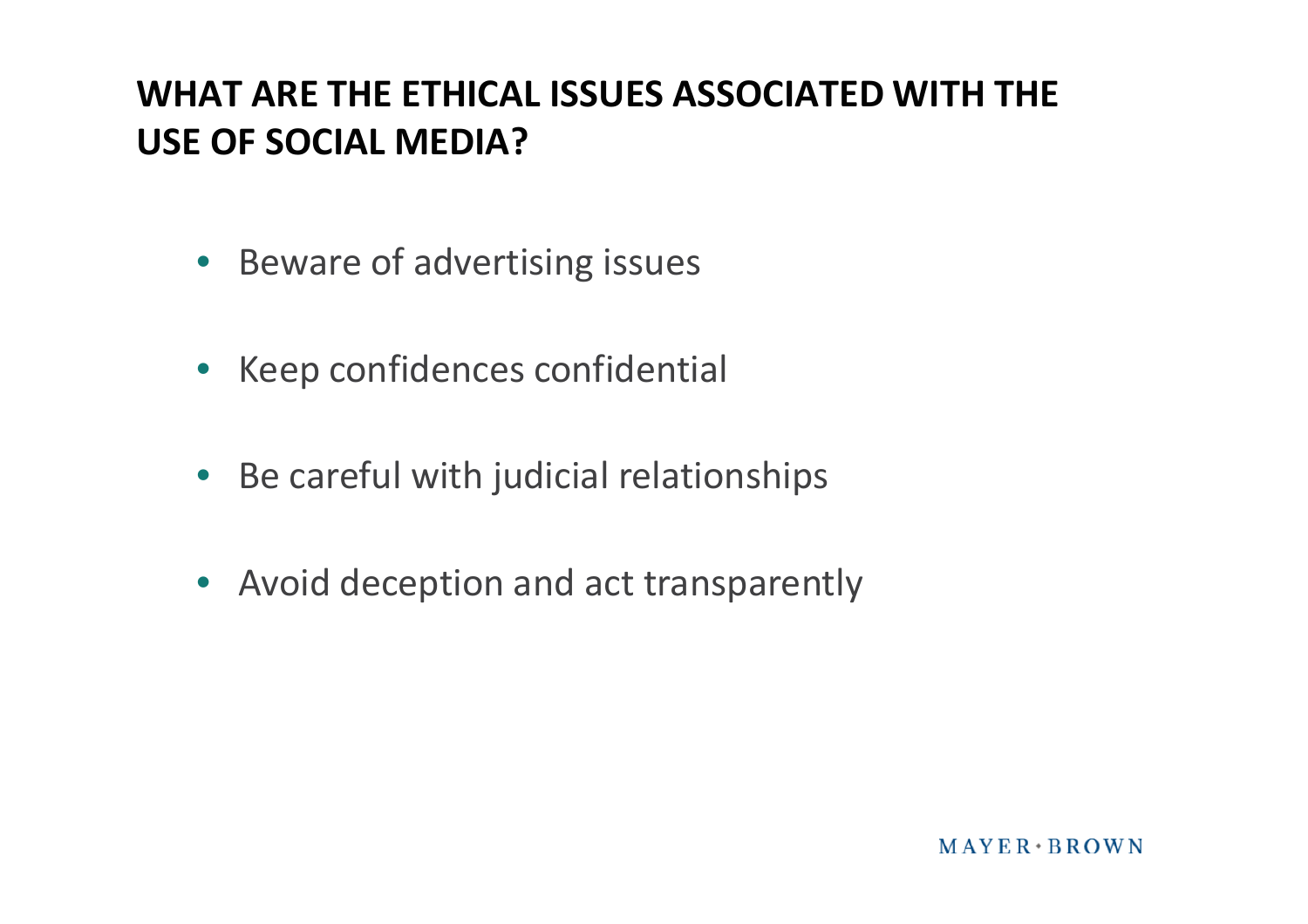#### **WHAT ARE THE LIKELY FUTURE DEVELOPMENTS FOR SOCIAL MEDIA AND ITS USE IN LITIGATION/INVESTIGATIONS?**

- Key source of evidence in all types of litigations and investigations
- Law will always be a step behind technology—so increased legal risk
- Technology developed to help with monitoring, compliance, preservation and production
- Privacy laws and information security, particularly when involving foreign data, becoming more important in litigations and investigations